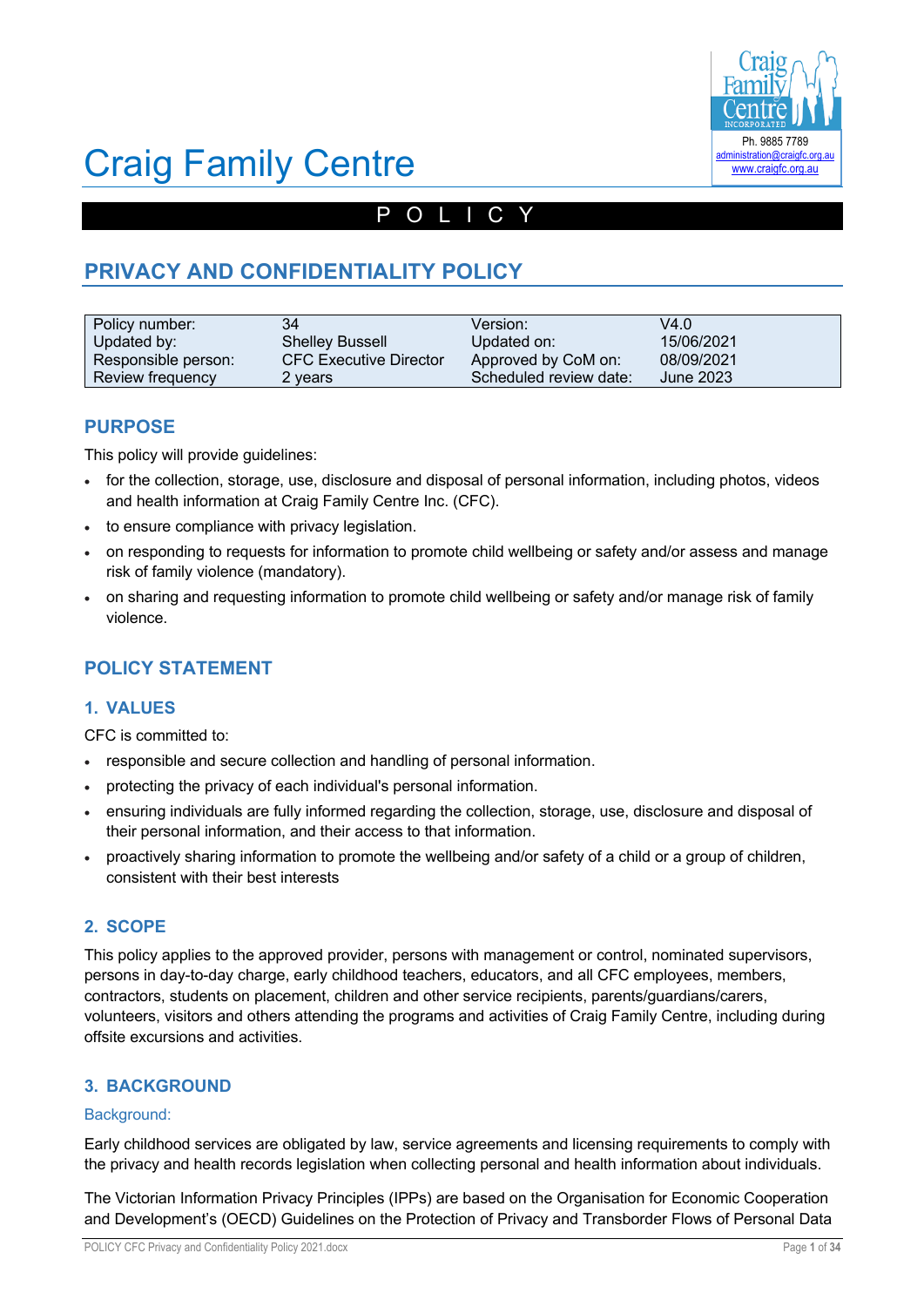(1980; updated 2013). The 10 IPPs are the core of privacy law in Victoria and set out the minimum standard for how Victorian public sector bodies should manage personal information. The IPPs are contained in Schedule 1 of the *Privacy and Data Protection Act 2014.* Under the terms of CFC government funding agreements, CFC is contractually required to comply with the Information Privacy Principles.

The *Health Records Act 2001* (Part 1, 7.1) and the *Privacy and Data Protection Act 2014 (Vic)* (Part 1, 6 (1)) include a clause that overrides the requirements of these Acts if they conflict with other Acts or Regulations already in place. For example, if there is a requirement under the *Education and Care Services National Law Act 2010* or the *Education and Care Services National Regulations 2011* that is inconsistent with the requirements of the privacy legislation, services are required to abide by the *Education and Care Services National Law Act 2010* and the *Education and Care Services National Regulations 2011.*

In line with the Victorian Government's Roadmap for Reform, Education State reforms and broader child safety initiatives, Part 6A of the *Child Wellbeing and Safety Act 2005* (the Act) was proclaimed in September 2018. The Act established the Child Information Sharing (CIS) Scheme, which enables sharing of confidential information between prescribed entities in a timely and effective manner in order to promote the wellbeing and safety of children. The Act also authorised the development of a web-based platform that will display factual information about children's participation in services known as the Child Link Register (to become operational by December 2021). The Child Link Register aims to improve child wellbeing and safety outcomes, monitor and support the participation in government-funded programs and services for children in Victoria.

Alongside the CIS Scheme, the *Family Violence Protection Act 2008* includes the Family Violence Information Sharing (FVIS) Scheme and the Family Violence Multi-Agency Risk Assessment and Management (MARAM) Framework, which enables information to be shared between prescribed entities to assess and manage family violence risk to children and adults. The MARAM Framework can be used by all services including ECEC services that come into contact with individuals and families experiencing family violence. The MARAM Framework aims to establish a system-wide shared understanding of family violence. It guides professionals across the continuum of service responses, across the range of presentations and spectrum of risk. It provides information and resources that professionals need to keep victim survivors safe, and to keep perpetrators in view and hold them accountable for their actions.

# Legislation and standards:

Relevant legislation and standards include but are not limited to:

- Associations Incorporation Reform Act 2012 (Vic)
- Child Wellbeing and Safety Act 2005
- Child Wellbeing and Safety (Information Sharing) Amendment Regulations 2020
- Education and Care Services National Law Act 2010
- Education and Care Services National Regulations 2011: Regulations 181, 183
- Family Violence Protection Amendment (Information Sharing) Act 2017
- Freedom of Information Act 1982 (Vic)
- Health Records Act 2001 (Vic)
- *National Quality Standard*, Quality Area 7: Governance and Leadership
- Standard 7.3: Administrative systems enable the effective management of a quality service
- Privacy Act 1988 (Cth)
- Privacy Amendment (Enhancing Privacy Protection) Act 2012 (Cth)
- Privacy and Data Protection Act 2014 (Vic)
- Privacy Regulations 2013 (Cth)
- Public Records Act 1973 (Vic)

# **4. DEFINITIONS**

The terms defined in this section relate specifically to this policy.

**Child Information Sharing Scheme (CISS):** enables Information Sharing Entities (ISE) (refer to Definitions) to share confidential information about any person to promote the wellbeing and/or safety of a child or group of children. The CISS works in conjunction with existing information sharing legislative provisions. All Victorian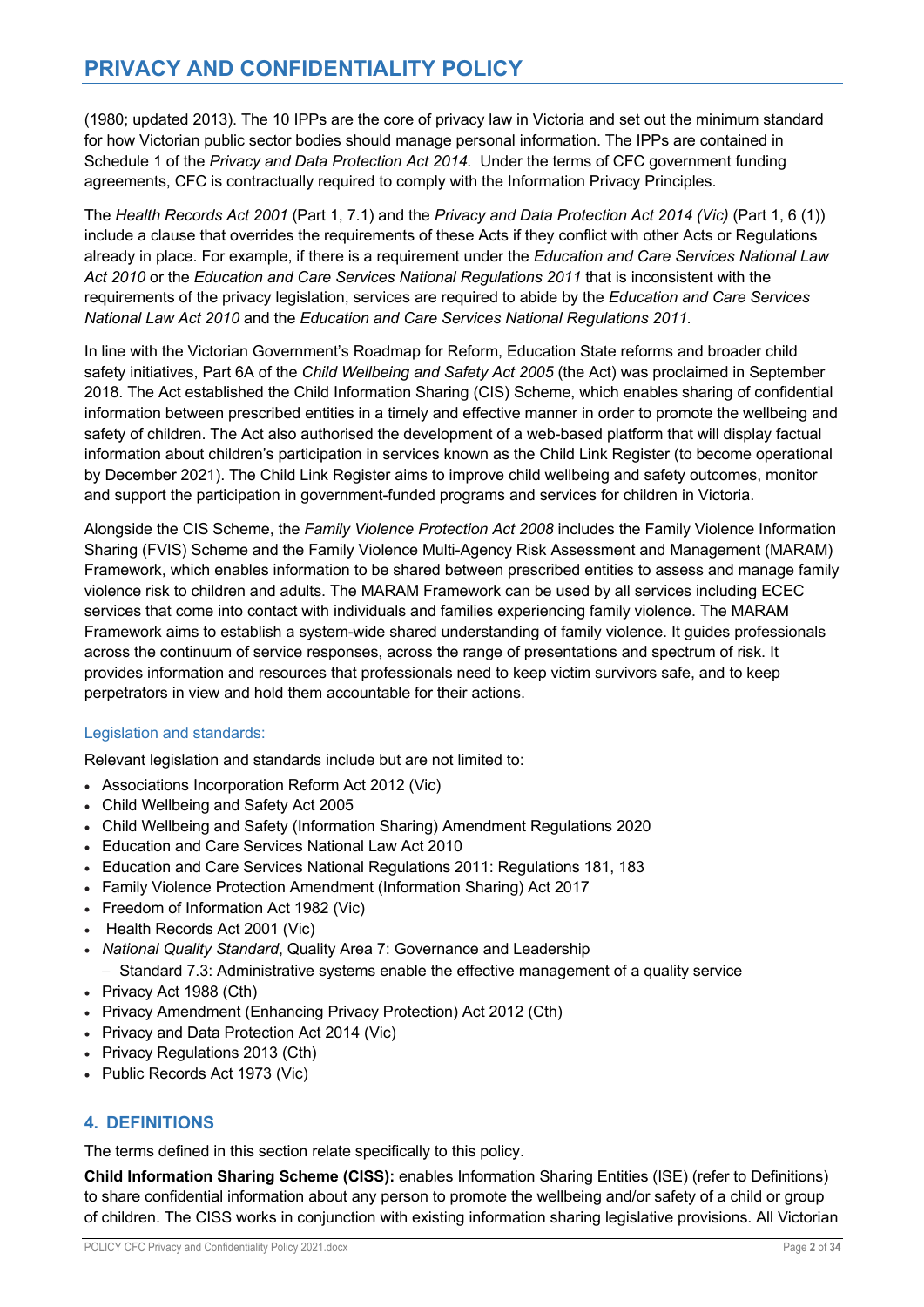children from birth to 18 years of age are covered. Unborn children are only captured when there has been a report to Child First or Child Protection. Consent is not required from any person when sharing under CISS. The CISS does not affect reporting obligations created under other legislation, such as mandatory reporting obligations under the Children, Youth and Families Act 2005.

**Child Safe Standards:** Promotes the safety of children, prevent child abuse, and ensure organisations have effective processes in place to respond to and report all allegations of child abuse.

**Confidential information:** For the purposes of this policy; the CISS and FVISS, the health information and identifiers for the Health Records Act 2001 and the personal information for the Privacy and Data Protection Act 2014, including sensitive information (such as a criminal record), and unique identifiers.

**Data breach:** Unauthorised access or disclosure of personal information, or loss of personal information.

**Discloser:** In the context of the Schemes, this is defined as sharing confidential information for the purpose of promoting the wellbeing or safety of a child or group of children. In the context of family violence, this is defined as when someone tells another person about violence that they have experienced, perpetrated or witnessed.

**Family Violence Information Sharing Scheme (FVISS):** enables the sharing of relevant information between authorised organisations to assess or manage risk of family violence.

*Freedom of Information Act 1982***:** Legislation regarding access and correction of information requests.

**Health information:** Any information or an opinion about the physical, mental or psychological health or ability (at any time) of an individual.

*Health Records Act 2001***:** State legislation that regulates the management and privacy of health information handled by public and private sector bodies in Victoria.

**Identifier/Unique identifier:** A symbol or code (usually a number) assigned by an organisation to an individual to distinctively identify that individual while reducing privacy concerns by avoiding use of the person's name.

**Information Sharing Entities (ISE):** are authorised to share and request relevant information under the Child Information Sharing Scheme and the Family Violence Information Sharing Scheme (the Schemes) and required to respond to requests from other ISEs. All ISEs are mandated to respond to all requests for information.

**Multi-Agency Risk Assessment and Management Framework (MARAM):** Sets out the responsibilities of the organisation in identifying, assessing, and managing families and guide information sharing under both CIS and FVIS schemes wherever family violence is present.

**Notifiable Data Breaches scheme (NDB):** A Commonwealth scheme that ensures any organisation or agency covered by the Privacy Act 1988 notifies affected individuals and the Office of the Australian Information Commissioner (OAIC) when a data breach is likely to result in serious harm to an individual whose personal information is involved.

**Personal information:** Recorded information (including images) or opinion, whether true or not, about a living individual whose identity can reasonably be ascertained.

*Privacy and Data Protection Act 2014:* State legislation that provides for responsible collection and handling of personal information in the Victorian public sector, including some organisations, such as early childhood services contracted to provide services for government. It provides remedies for interferences with the information privacy of an individual and establishes the Office of the Victorian Information Commissioner.

**Privacy Act 1988:** Commonwealth legislation that operates alongside state or territory Acts and makes provision for the collection, holding, use, correction, disclosure or transfer of personal information. The Privacy Amendment (Enhancing Privacy Protection) Act 2012 (Cth) introduced from 12 March 2014 has made extensive amendments to the Privacy Act 1988. Organisations with a turnover of \$3 million per annum or more must comply with these regulations.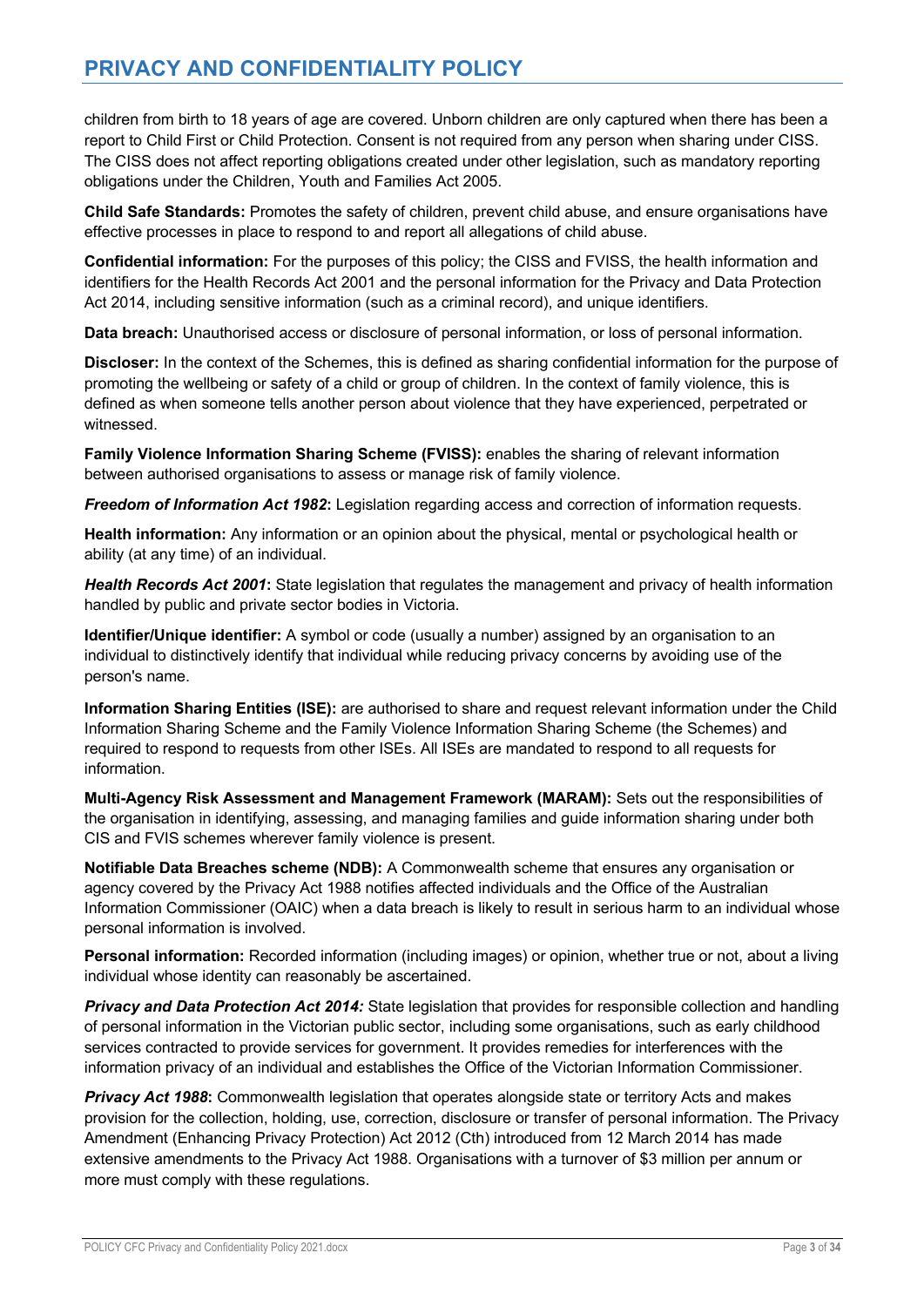**Privacy breach**: An act or practice that interferes with the privacy of an individual by being contrary to, or inconsistent with, one or more of the information Privacy Principles (refer to Attachment 2: *Privacy principles in action*) or the new Australian Privacy Principles (Attachment 7) or any relevant code of practice.

*Public Records Act 1973* **(Vic):** Legislation regarding the management of public sector documents.

**Risk Assessment Entity (RAE):** Under FVISS, there is also a subset of specialist ISEs known as Risk Assessment Entities that are able to receive and request information for a family violence assessment purpose. RAEs have specialised skills and authorisation to conduct family violence risk assessment, examples can include but not limited to Victorian Police, child protection, family violence service and some Orange Door services.

**Sensitive information:** Information or an opinion about an individual's racial or ethnic origin, political opinions, membership of a political association, religious beliefs or affiliations, philosophical beliefs, membership of a professional or trade association, membership of a trade union, sexual preference or practices, or criminal record. This is also considered to be personal information.

# **5. SOURCES & RELATED POLICIES**

### Sources:

- Australia Not-for-profit Law Guide (2017), Privacy Guide: A guide to compliance with privacy laws in Australia: www.nfplaw.org.au/sites/default/files/media/Privacy\_Guide\_Cth.pdf
- Child Care Service Handbook Version 2, 2019: www.dese.gov.au/resources-child-careproviders/resources/child-care-provider-handbook
- Child Information Sharing Scheme Ministerial Guidelines: www.vic.gov.au/guides-templates-tools-forinformation-sharing
- ELAA Early Childhood Management Manual: www.elaa.org.au
- Family Violence Multi-Agency Risk Assessment and Management Framework: www.vic.gov.au/sites/default/files/2019-01/Family%20violence%20multiagency%20risk%20assessment%20and%20management%20framework.pdf
- Guidelines to the Information Privacy Principles: www.oaic.gov.au/privacy/australian-privacy-principlesguidelines/
- Information Sharing and Family Violence Reforms Contextualised Guidance: www.education.vic.gov.au/childhood/professionals/health/childprotection/Pages/ecunderstanding.aspx
- Information Sharing and Family Violence Reforms Toolkit: www.vic.gov.au/guides-templates-tools-forinformation-sharing
- Ministerial Guidelines for the Family Violence Information Sharing Scheme: www.vic.gov.au/familyviolence-information-sharing-scheme
- Office of Australian Information Commissioner, Data breach preparation and response: www.oaic.gov.au/privacy/guidance-and-advice/data-breach-preparation-and-response
- Office of the Health Complaints Commissioner: https://hcc.vic.gov.au
- Office of the Victorian Information Commissioner, Child information sharing scheme and privacy law in Victoria: https://ovic.vic.gov.au/wp-content/uploads/2019/01/20190109-Child-information-sharing-scheme-FAQs-1.pdf
- Office of the Victorian Information Commissioner: https://ovic.vic.gov.au
- Privacy Guide, 2020: www.nfplaw.org.au/privacy

### Related CFC policies:

- *Child Safe Environment Policy*
- *Code of Conduct Policy*
- *Complaints and Grievances Policy*
- *Delivery and Collection of Children Policy*
- *Enrolment and Orientation Policy*

# **PROCEDURES: RESPONSIBILITIES**

- *Information, Communication & Technology Policy*
- *Staffing Policy*
- *Inclusion and Equity Policy*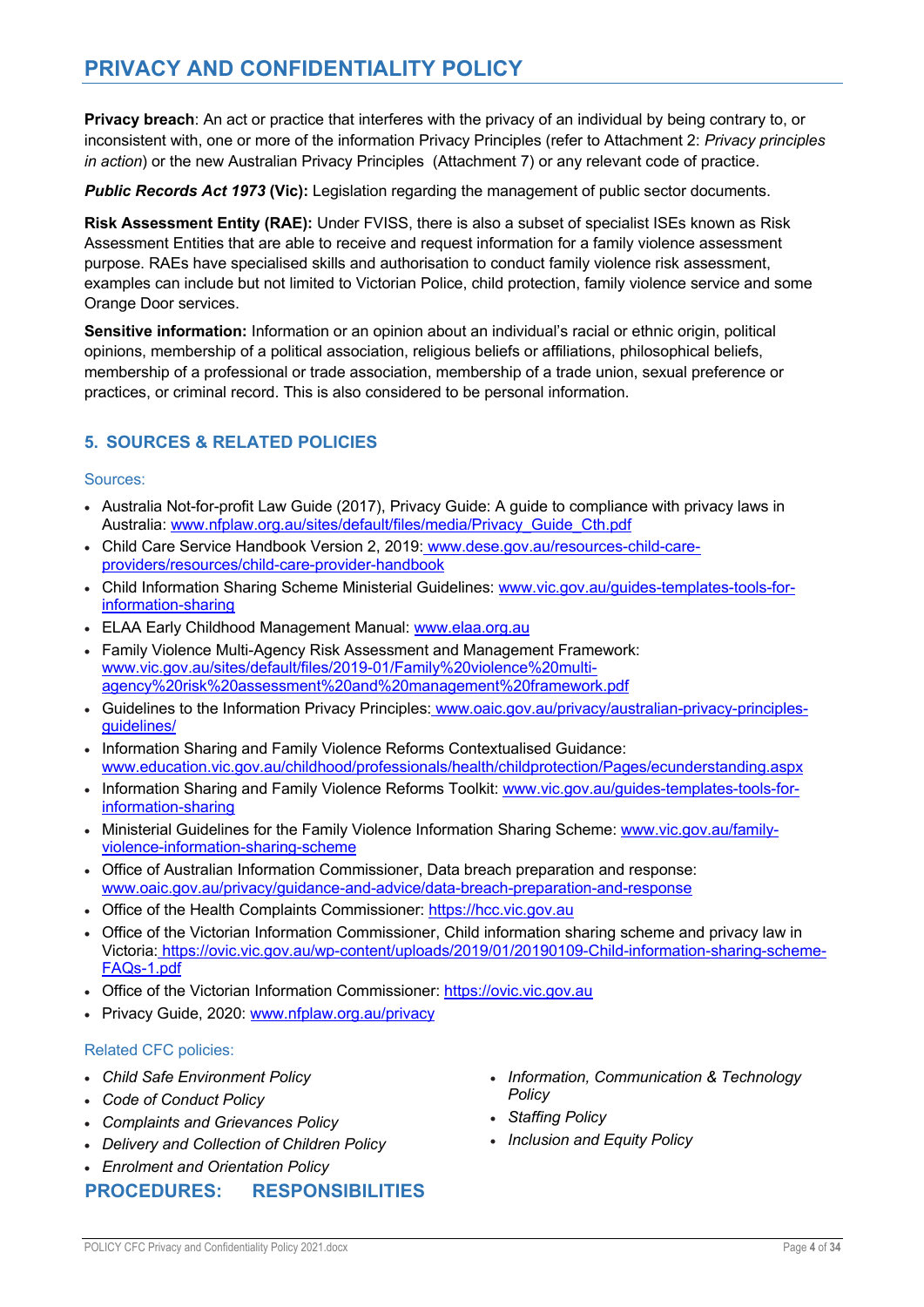## The approved provider and persons with management and control is responsible for:

- ensuring all records and documents are maintained and stored in accordance with Regulations 181 and 183 of the *Education and Care Services National Regulations 2011*
- ensuring the service complies with the requirements of the Health Privacy Principles as outlined in the *Health Records Act 2001*, the Information Privacy Principles as outlined in the *Privacy and Data Protection Act 2014* (Vic) and, where applicable, the Australia Privacy Principles as outlined in the *Privacy Act 1988* (Cth) and the *Privacy Amendment (Enhancing Privacy Protection) Act 2012* (Cth), by taking proactive steps to establish and maintain internal practices, procedures, and systems that ensure compliance with privacy legalisations including:
	- identifying the kind of personal, sensitive, and health information that will be collected from an individual or a family
	- communicating the reason why personal, sensitive, and health information is being collected, and how it will be stored, used, and disclosed, and managed and are provided with the service's *Privacy Statement* (refer to Attachment 4) and all relevant forms
	- communicating how an individual or family can access and/or update their personal, sensitive, and health information at any time, to make corrections or update information (refer to Attachment 4)
	- communicating how an individual or family can complain about any breaches of the privacy legislation, and how the service will deal with these complaints
- ensuring a copy of this policy, including the *Privacy Statement*, is prominently displayed at the service and/or electronically accessible, is up to date and available on request
- the management of privacy risks at each stage of the information lifecycle, including collection, use, disclosure, storage, destruction or de-identification
- protecting personal information from misuse, interference, loss and unauthorised access, modification or disclosure, as well as unauthorised access, modification or disclosure.
- identifying and responding to privacy breaches, handling access and correction requests, and receiving and responding to complaints and inquiries
- providing regular staff training and information on how the privacy legislation applies to them and the service
- appropriate supervision of staff who regularly handle personal, sensitive, and health information
- ensuring that personal, sensitive, and health information is only collected by lawful and fair means, and is accurate and complete
- providing adequate and appropriate secure storage for personal, sensitive, and health information collected by the service, including electronic storage (refer to Attachment 2)
- ensuring that records and documents are kept in accordance with Regulation 183
- notifying an individual or family if the service receives personal, sensitive and health information about them from another source as soon as practicably possible
- ensuring that if personal, sensitive and health information needs to be transferred outside of Victoria, that the individual or family that it applies to has provided consent, or if the recipient of the personal information is subject to a law or binding scheme.
- ensuring that unique identifiers are not adopted, used or disclosed unless lawfully required to (refer to Attachment 2)
- ensuring reasonable steps to destroy personal and health information and ensure it is de-identified if the information is no longer required for any purpose as described in Regulations 177, 183, 184 (refer to Attachment 1)
- complying with the *Notifiable Data Breaches Scheme* (refer to *Definitions*) which imposes an obligation to notify individual whose personal information is in a data breach that is likely to result in serious harm.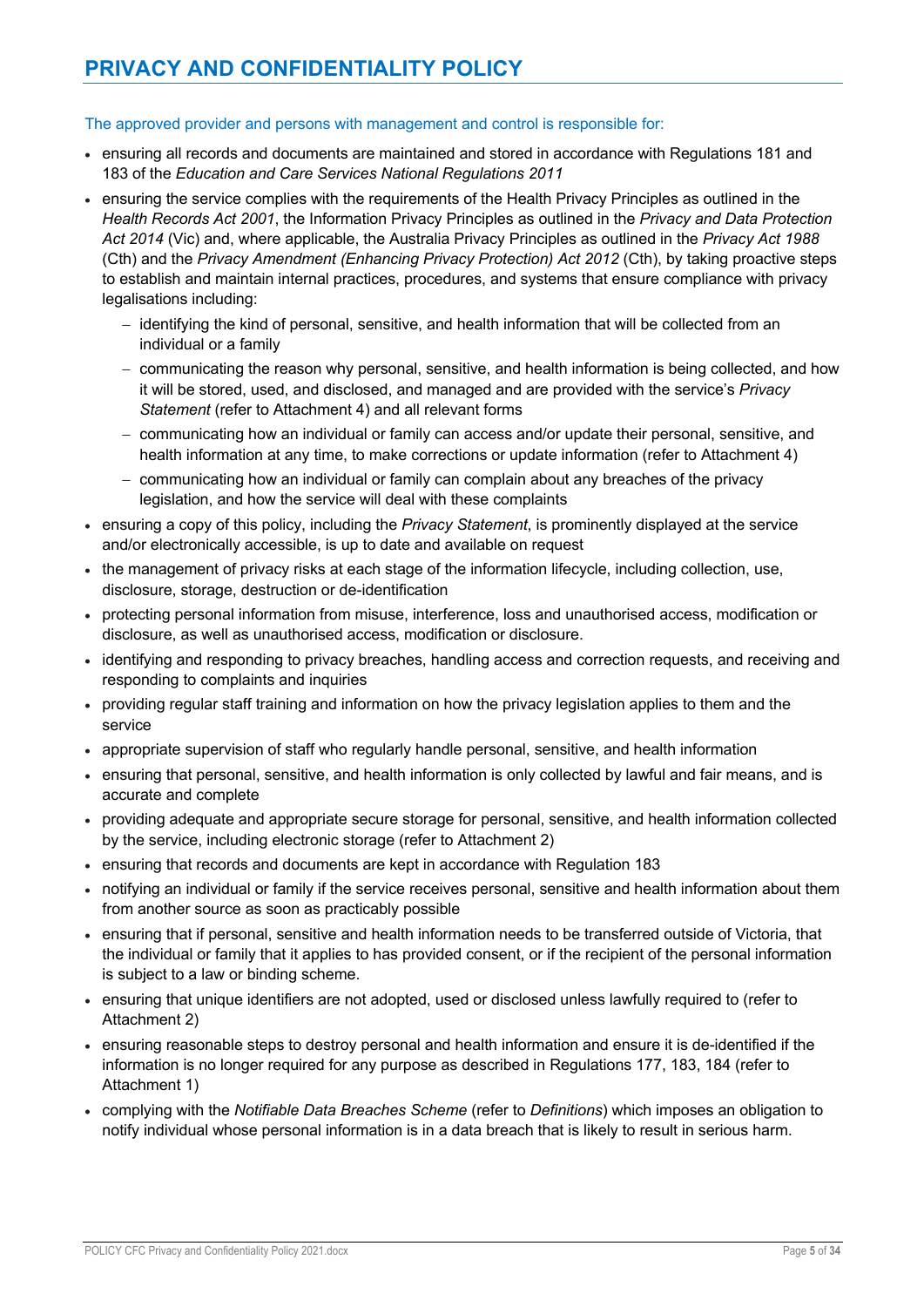- developing a data breach (refer to *Sources*) response plan that sets out the roles and responsibilities involved in managing a data breach, the steps taken if a data breach occurs (refer to *Sources*) and notifying the Office of the Australian Information Commission as appropriate.
- promoting awareness and compliance with the Child Safe Standards (refer to *Definitions*), and disclosing information to promote the wellbeing and safety of a child or group of children
- ensuring information sharing procedures abide by the CISS Ministerial Guidelines (refer to *Sources*) and exercising professional judgment when determining whether the threshold for sharing is met, what information to share and with whom to share it (refer to Attachment 7).
- identifying which staff should be authorised point of contact in relation to the CISS and the FVISS
- ensuring the allocated point of contact undertakes appropriate training and is aware of their responsibilities under the CISS and FVISS
- communicating to staff about their obligations under the Information Sharing Schemes (refer to *Definitions*), and ensure they have read this policy
- providing opportunities for identified ISE staff to undertake the appropriate training
- ensuring information sharing procedures are respectful of and have regard to a child's social, individual, and cultural identity, the child's strengths and abilities, and any vulnerability relevant to the child's safety or wellbeing
- promoting a child's cultural safety and recognise the cultural rights and familial and community connections of children who are Aboriginal, Torres Strait Islander or both when sharing information under the CISS and FVISS
- giving precedence to the wellbeing and safety of a child or group of children over the right to privacy when sharing information under the CISS and the FVISS
- ensuring confidential information (refer to *Definitions*) is only shared to the extent necessary to promote the wellbeing or safety of a child or group of children, consistent with the best interests of that child or those children.
- developing record keeping processes that are accurate and complete as set by *Child Wellbeing and Safety (Information Sharing) Regulations* concerning both written and verbal sharing of information and/or complaints (refer to Attachment 7)
- ensuring actions are taken when an ISE becomes aware that information recorded or shared about any person is incorrect, and is corrected in a timely manner
- only sharing confidential information to the extent necessary to promote the wellbeing or safety of a child or group of children, consistent with the best interests of that child or those children
- working collaboratively in a manner that respects the functions and expertise of each information sharing entity
- ensuring that images of children are treated with the same respect as personal information, and as such are protected by privacy laws in the same way.
- ensuring the appropriate use of images of children, including being aware of cultural sensitivities and the need for some images to be treated with special care
- ensuring all employees, students and volunteers are provided with a copy of this policy, including the Privacy Statement of the service (refer to Attachment 4)
- establishing procedures to be implemented if parents/guardians request that their child's image is not to be taken, published, or recorded, or when a child requests that their photo not be taken
- when engaging with a professional photographer, a confidentiality clause relating to appropriate information handling is included in the agreement or contract between the photographer and the service.

### The nominated supervisor or persons in day-to-day charge is responsible for:

- assisting the approved provider to implement this policy
- reading and acknowledging they have read the Privacy and Confidentiality Policy (refer to Attachment 3)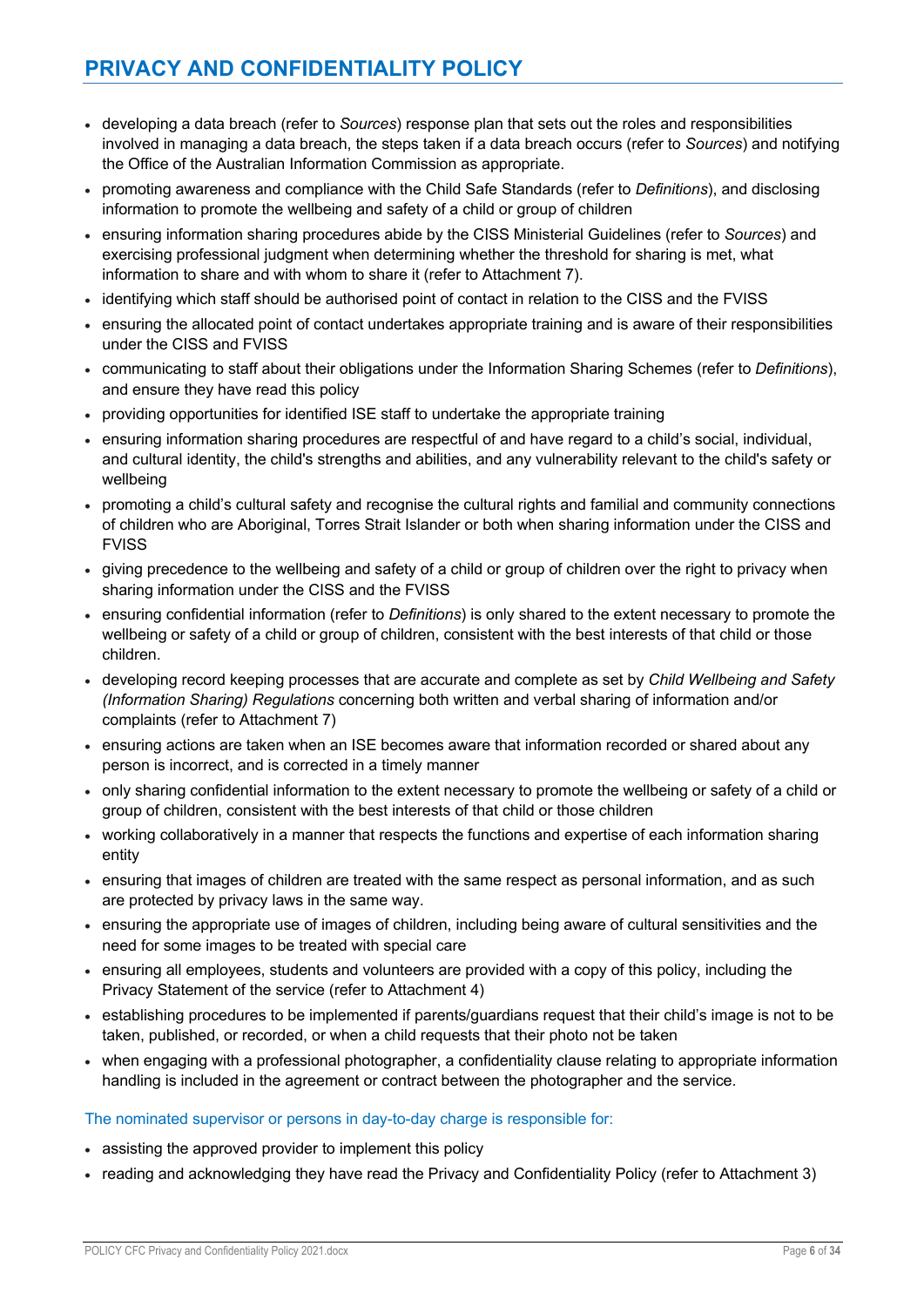- ensuring all records and documents are maintained and stored in accordance with Regulations 181 and 183 of the *Education and Care Services National Regulations 2011*
- protecting personal information from misuse, interference and loss and from unauthorised access, modification or disclosure, as well as unauthorised access, modification or disclosure.
- ensuring that personal, sensitive and health information is only collected by lawful and fair mean, is accurate and complete
- ensuring parents/guardians know why personal, sensitive and health information is being collected and how it will be used, disclosed and managed and are provided with the service's *Privacy Statement* (refer to Attachment 4) and all relevant forms
- ensuring that records and documents are kept in accordance with Regulation 183
- ensuring reasonable steps to destroy personal and health information and ensure it is de-identified if the information is no longer required for any purpose as described in Regulations 177, 183, 184 (refer to Attachment 2)
- ensuring that an individual or family can have access to their personal, sensitive and health information at any time, to make corrections or update information (refer to Attachment 4)
- providing notice to children and parents/guardians when photos/video recordings are going to be taken at the service
- ensuring early childhood teachers, educators and staff are provided a copy of this policy and that they complete the Letter of acknowledgment and understanding (refer to Attachment 3)
- giving precedence to the wellbeing and safety of a child or group of children over the right to privacy when sharing information under the CISS and the FVISS (refer to *Definitions*)
- ensuring that before disclosing information under the CISS or FVISS (refer to *Definitions*), confirm that the receiving organisation or service is also an information sharing entity (refer to Attachment 7)
- ensuring any requests from an ISE's are responded to in a timely manner and provide relevant information if the threshold test of the CISS or FVISS are met (refer to Attachment 7)
- engaging with services that are authorised and skilled (including those located within The Orange Door) to determine appropriate actions and promote collaborative practice around families and children.
- only sharing confidential information to the extent necessary to promote the wellbeing or safety of a child or group of children, consistent with the best interests of that child or those children
- working collaboratively in a manner that respects the functions and expertise of each information sharing entity
- seeking and taking into account the views of the child and the child's relevant family members, if it is appropriate, safe and reasonable to do so when sharing information under the CISS and the FVISS (refer to *Definitions*)
- being respectful of and have regard to a child's social, individual and cultural identity, the child's strengths and abilities and any vulnerability relevant to the child's safety or wellbeing when sharing information under the CISS and FVISS (refer to *Definitions*)
- promoting a child's cultural safety and recognising the cultural rights and familial and community connections of children who are Aboriginal, Torres Strait Islander or both when sharing information under the CISS and FVISS (refer to *Definitions*)
- maintaining record keeping processes that are accurate and complete as set by *Child Wellbeing and Safety (Information Sharing) Regulations* in relation to both written and verbal sharing of information (refer to Attachment 7)
- ensuring that images of children are treated with the same respect as personal information, and as such are protected by privacy laws in the same way.
- obtaining informed and voluntary consent of the parents/guardians of children who will be photographed or videoed.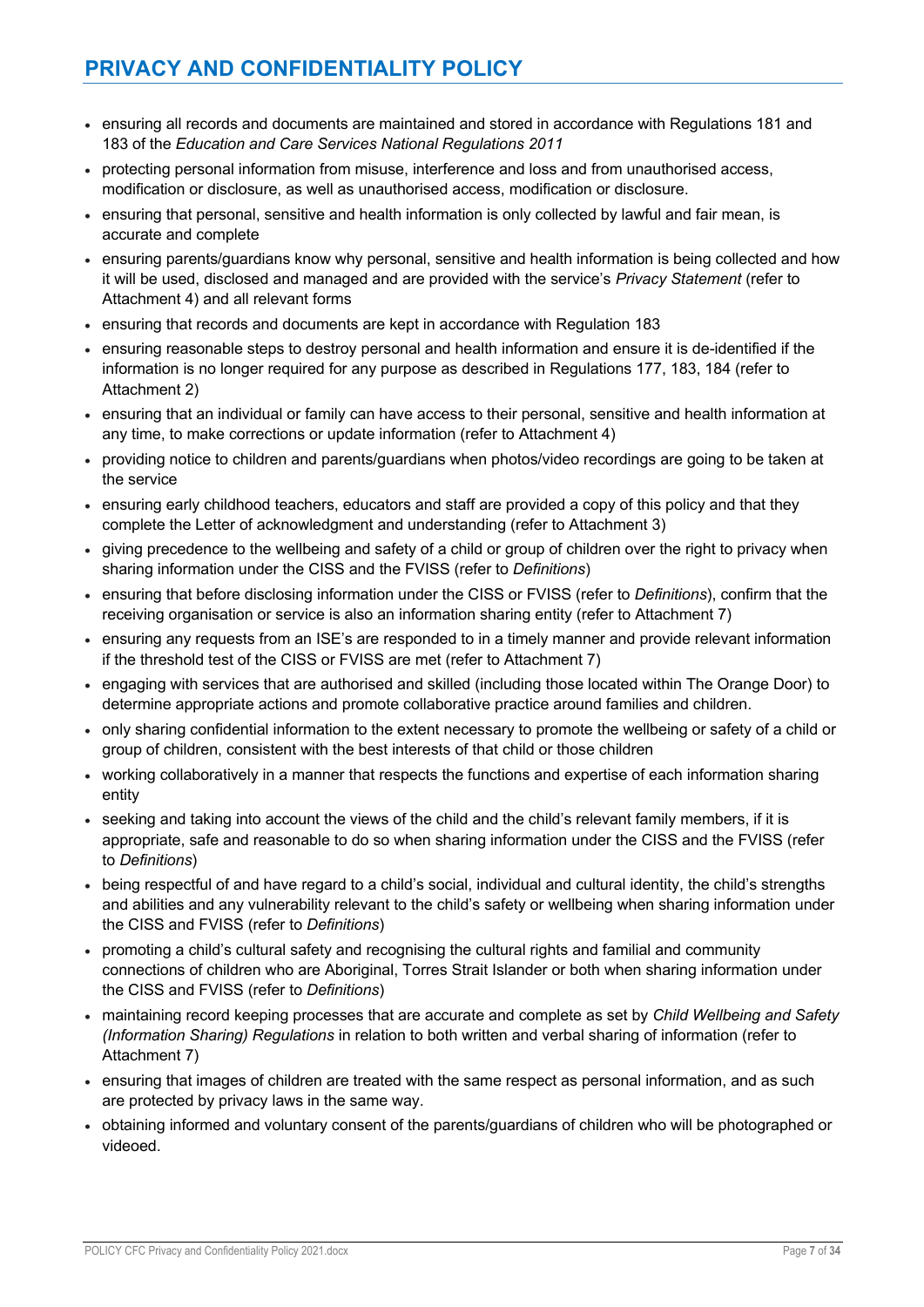## Early childhood teachers, educators and all other staff are responsible for:

- reading and acknowledging they have read the Privacy and Confidentiality Policy (refer to Attachment 3)
- recording information on children according to the guidelines set out in this policy
- ensuring that personal, sensitive and health information is only collected by lawful and fair mean, is accurate and complete
- ensuring they are aware of their responsibilities in relation to the collection, storage, use, disclosure, disposal of personal and health information and the requirements for the handling of personal and health information, as set out in this policy
- ensuring when sharing information giving precedence to the wellbeing and safety of a child or group of children over the right to privacy when sharing information under the CISS and the FVISS (refer to *Definitions*)
- engaging in training about information sharing schemes and the MARAM framework
- being aware of who the point of contact at the service under the CISS and FIVSS (refer to *Definitions*), and supporting them (if applicable) to complete the threshold test (refer to Attachment 7)
- ensuring when sharing information to promote children's wellbeing and safety, taking into consideration the child's best interests; promote collaborative practice; and give precedence to the wellbeing and safety of a child or group of children over the right to privacy
- promoting a child's cultural safety and recognise the cultural rights and familial and community connections of children who are Aboriginal, Torres Strait Islander or both when sharing information under the CISS and FVISS (refer *to Definitions*)
- being respectful of and have regard to a child's social, individual and cultural identity, the child's strengths and abilities and any vulnerability relevant to the child's safety or wellbeing when sharing information under the CISS and FVISS (refer to *Definitions*)
- working collaboratively in a manner that respects the functions and expertise of each information sharing entity
- seeking and taking into account the views of the child and the child's relevant family members, if it is appropriate, safe and reasonable to do so when sharing information under the CISS and the FVISS (refer to *Definitions*)
- ensuring that images of children are treated with the same respect as personal information, and as such are protected by privacy laws in the same way.
- respecting parents' choices about their child being photographed or videoed, and children's choices about being photographed or videoed.

# Parents/guardians are responsible for:

- providing accurate information when requested
- maintaining the privacy of any personal or health information provided to them about other individuals, such as contact details
- completing all permission forms and returning them to the service in a timely manner
- being sensitive and respectful to other parents/guardians who do not want their child to be photographed or videoed
- being sensitive and respectful of the privacy of other children and families in photographs/videos when using and disposing of these photographs/videos.
- being aware of CISS and FVISS guidelines (refer to *Definitions*).

Volunteers and students, while at the service, are responsible for following this policy and its procedures.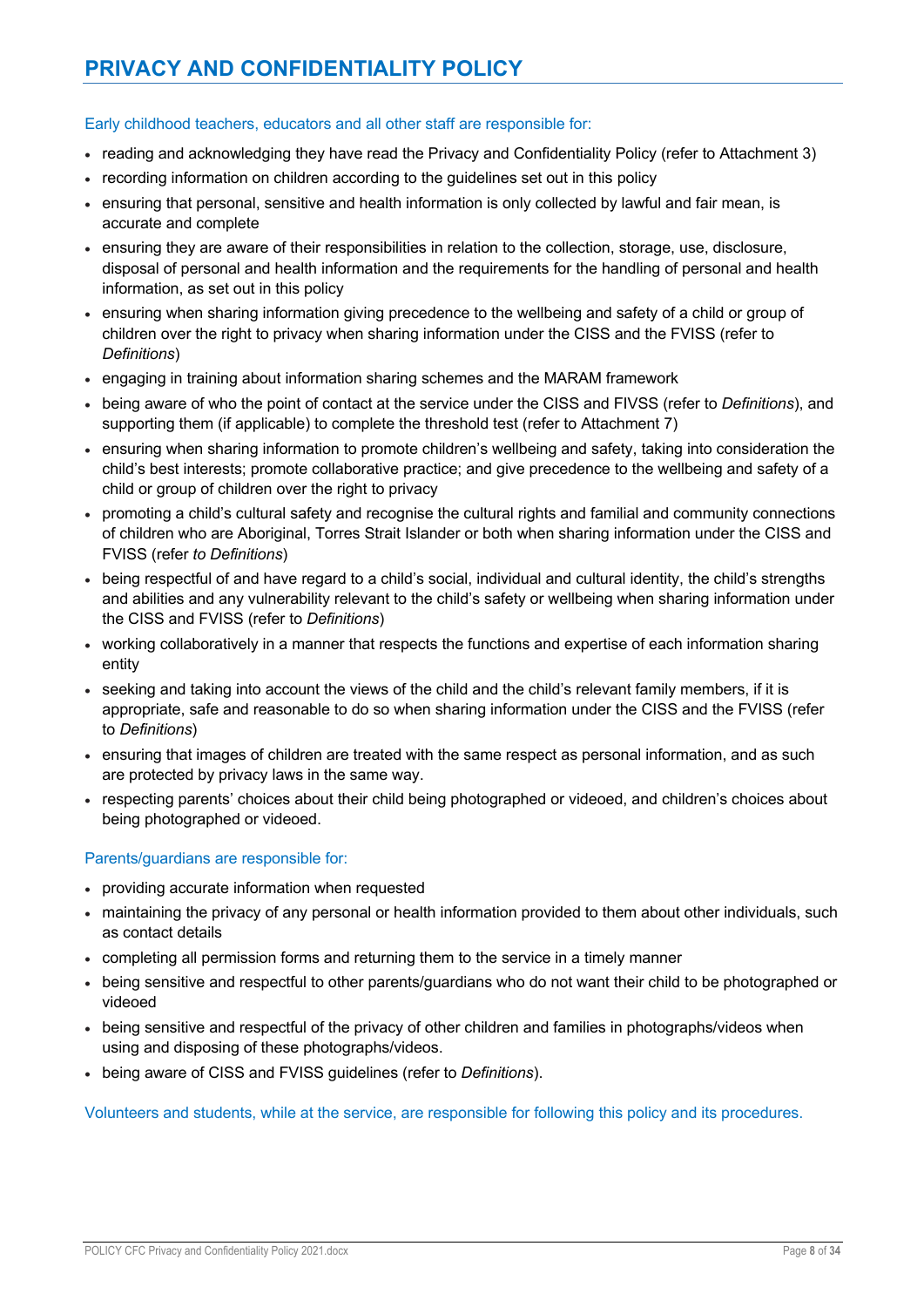# **PROCEDURES: PRIVACY PRINCIPLES**

# **1. COLLECTION PROCESSES (Privacy Principle 1)**

#### Type of personal and health information to be collected:

- CFC will only collect information needed, and for which there is a purpose that is legitimate and related to the service's functions and/or obligations.
- The type of information collected and held includes (but is not limited to) personal information, including health information, regarding:
	- children and parents/guardians/carer prior to and during the child's attendance at a service (this information is collected in order to provide and/or administer services to children and parents/guardians)
	- other program clients (and parents/guardians/carers, where applicable)
	- job applicants, employees, members, volunteers and contractors (this information is collected in order to manage the relationship and fulfil the service's legal obligations)
	- contact details of other parties that the service deals with.
- The service will collect information on the following identifiers (refer to *Definitions*):
	- information required to access the *Kindergarten Fee Subsidy* for eligible families (refer to *Fees Policy*)
	- tax file number for all employees, to assist with the deduction and forwarding of tax to the Australian Tax Office – failure to provide this would result in maximum tax being deducted
	- For childcare services only: Customer Reference Number (CRN) for children attending childcare services to enable the family to access the Commonwealth Government's Child Care Subsidy (CCS) – failure to provide this would result in parents/guardians not obtaining the subsidy.

# Collection of personal and health information

- Personal information about individuals, either in relation to themselves or their children enrolled at the service, will generally be collected via forms filled out by parents/guardians. Other information may be collected from job applications, face-to-face interviews, emails, online meetings, electronic forms, and telephone calls.
- Individuals from whom personal information is collected will be provided with a copy of CFC's *Privacy Statement* (refer to Attachment 2), including:
	- **at the first email contact, individuals will be replied to with a CFC's** *Privacy Statement* **attached.**
	- **all relevant forms on which CFC collects personal and/or health information will have a** *Privacy Statement* **attached.**
	- **ensuring a copy of this policy, including the** *Privacy Statement***, is prominently displayed at the service and available on request.**
- When CFC staff receives personal information from a source other than directly from the individual or the parents/guardians of the child concerned:
	- the staff member receiving the information will notify the individual (or the parents/guardians of the child) to whom the information relates.
	- the staff member will advise the individual of their right to request access to this information. Access will be granted in accordance with the relevant legislation. Please note that the legislation allows CFC to deny access in accordance with the limited reasons for denial that are contained in the legislation (refer to Privacy Principle 6.1).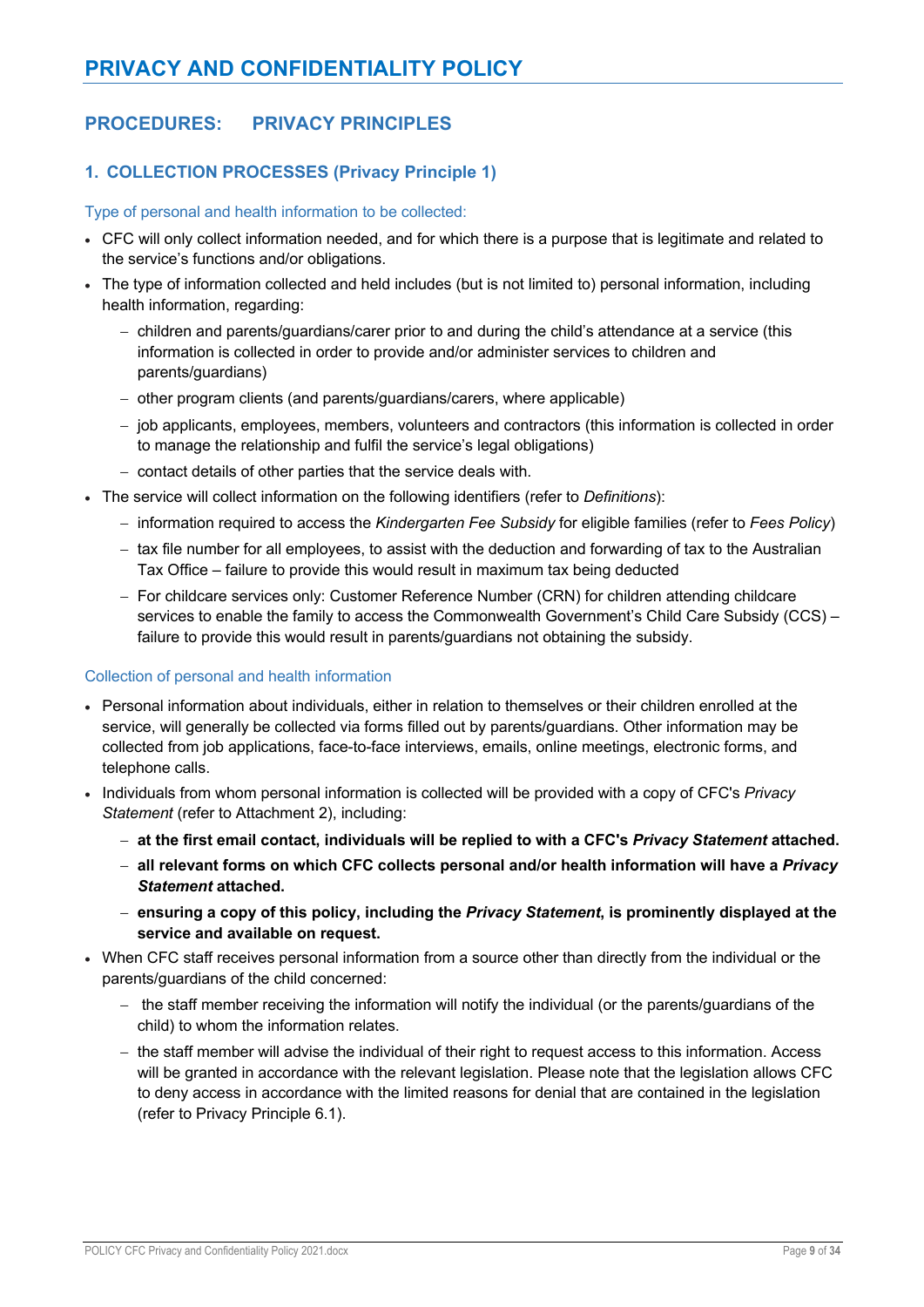### Collection of still and moving images

- CFC staff will provide notice to clients (including children) and parents/guardians/carers when photos/video recordings are going to be taken at the service (refer to this policy and attachments).
- On applying for membership of the Centre, individuals will asked to complete a *CFC Permission form for Photographs and Videos* (refer to Attachment 5) and given a copy of the CFC Privacy Statement (Attachment 4). Completed forms will be filed securely.
- On applying for a child's enrolment in the CFC Children's Services, the parent of the child will be required to complete a *CFC Permission Form for Photographs and Videos* for their child (attachment 5); and a CFC Special Permission Notice for Publications/Media (attachment 6), as well as the relevant sections of the current *CFC Children's Services Enrolment Form*, indicating consent for different uses of photographs and videos by the Centre.
- CFC staff will always seek parental consent prior to photographs or videos of children being used in social media, websites, newspapers and other publications, including any CFC publication or media outlet.
- Consent for use of children's images in physically and digitally distributed program documentation (including classroom newsletters) will be documented on the *Permission Form for Photographs and Videos*  (see Attachment 5) and indicated on the *CFC Children's Services Enrolment Form.*
- Consent for use of member/child images in physically and digitally distributed public media, including CFC newsletters, publications, website and social media, as well as external organisations or media (i.e. online, newspapers etc), will be documented on the *Special Permission Notice for Publications/Media* (refer to Attachment 6).
- CFC staff respect an individual's (including a child's) choices about themselves (or their child) being photographed or videoed. Specifically, both the parent and the child need to give consent for still or moving images to be recorded. Staff will actively seek a child's permission prior to capturing images and will be sensitive to the multiple methods of communication used by children. Staff will therefore avoid recording a child when the child's facial expressions, gestures, movements, body language or verbalisation suggest refusal or avoidance of the recording.
- Where consent is not given, including if:
	- parents/guardians request that their child's image is *not* to be taken, published or recorded,
	- a client (including a child) requests that their photo *not* be taken,

this request will be documented and retained. All relevant staff and contractors will have the client identified to them and will be informed of this request so that the specific individual will not be photographed/recorded.

- When taking photographs/recordings, CFC staff will ensure appropriate consent has been received and will be mindful of:
	- the appropriate use of images of children
	- cultural sensitivities
	- the need for some images to be treated with special care.
- Where an individual discloses on their P*ermission Form for Photographs and Videos* that they are of Aboriginal and Torres Strait Islander origin, CFC staff will take reasonable steps to prevent image of that individual appearing on materials after their death.

# Anonymity (Privacy Principle 8)

Wherever it is lawful and practicable, individuals will have the option of not identifying themselves when entering into transactions with Craig Family Centre.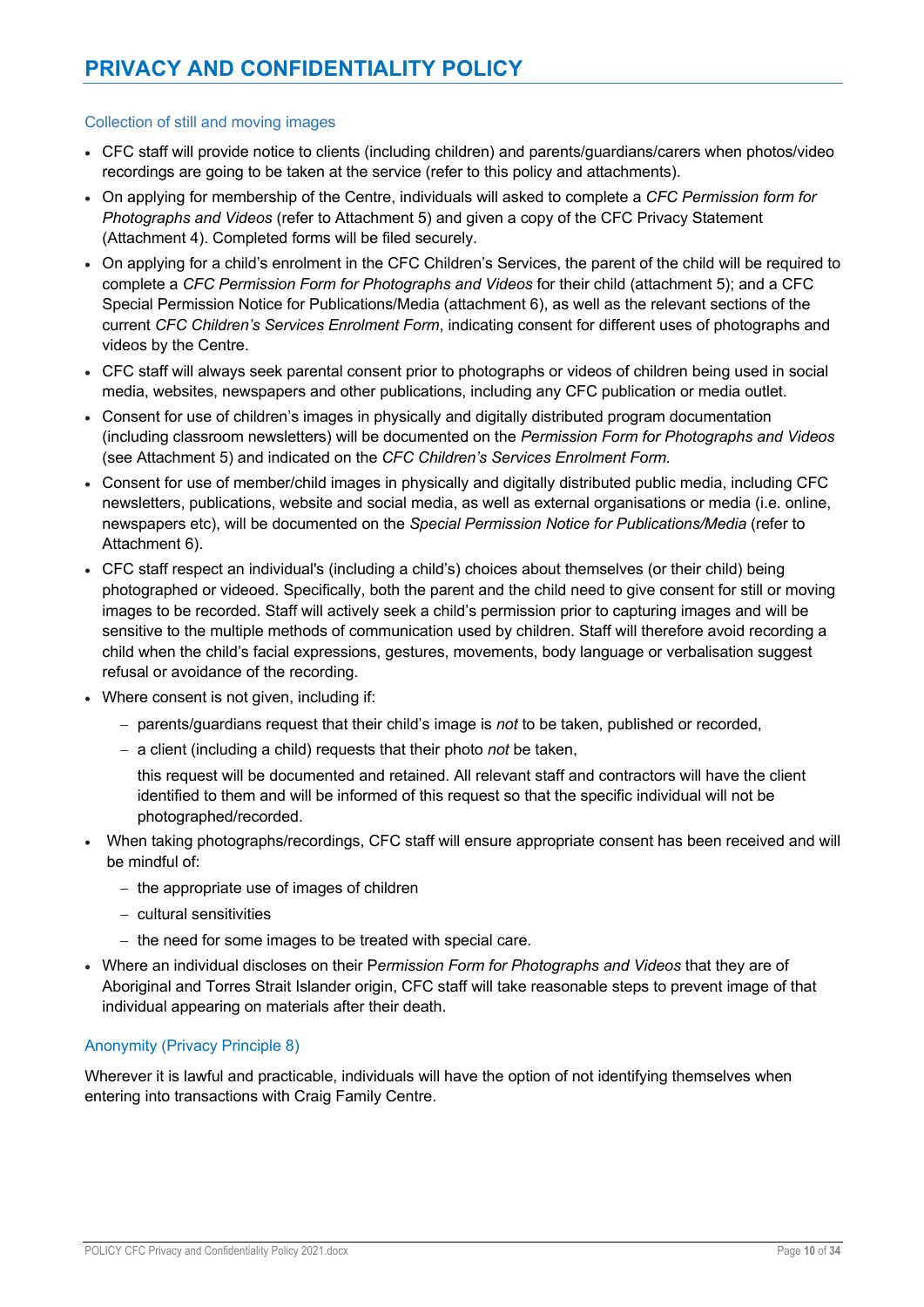# **2. USE AND DISCLOSURE OF PERSONAL INFORMATION (Privacy Principle 2)**

Use of information

- CFC will use personal information collected for the primary purpose of collection (refer to the following table). The table identifies the personal information that will be collected by the service, the primary purpose for its collection and some examples of how this information will be used.
- CFC may also use this information for any secondary purposes directly related to the primary purpose of collection, to which the individual has consented, or could reasonably be expected to consent.
- The following table identifies the personal, sensitive and health information that will be collected by Craig Family Centre, the primary purpose for its collection and some examples of how this information will be used.

| Personal, sensitive, and health<br>information collected in relation to:            | Primary purpose of collection:                                                                                                                                                                                                                                                                                                         | Examples of how the service will use<br>personal and health, (including<br>sensitive) information include:                                                                                                                                                                                                                                                                                                                                                                                                                                                                                                                                             |
|-------------------------------------------------------------------------------------|----------------------------------------------------------------------------------------------------------------------------------------------------------------------------------------------------------------------------------------------------------------------------------------------------------------------------------------|--------------------------------------------------------------------------------------------------------------------------------------------------------------------------------------------------------------------------------------------------------------------------------------------------------------------------------------------------------------------------------------------------------------------------------------------------------------------------------------------------------------------------------------------------------------------------------------------------------------------------------------------------------|
| <b>Children and parents/guardians</b>                                               | To enable the service to provide for the<br>$\bullet$<br>education and care of the child attending the<br>service, including consultation and<br>collaboration with families and associated<br>professionals<br>To promote the service (refer to Attachments 3<br>$\bullet$<br>and 4 for permission forms - photographs and<br>videos) | Day-to-day administration and delivery of<br>$\bullet$<br>service<br>Provision of a place for their child in the service<br>$\bullet$<br>Duty rosters<br>Looking after children's educational, care and<br>safety needs<br>For correspondence with parents/guardians<br>relating to their child's attendance, wellbeing,<br>learning, and development<br>To satisfy the service's legal and funding<br>$\bullet$<br>obligations and to allow it to discharge its duty<br>of care<br>Visual displays in the service<br>$\bullet$<br><b>Newsletters</b><br>$\bullet$<br>Promoting the service through external media,<br>including the service's website |
| Other program clients (and<br>parents/guardians/ carers, where<br>applicable)       | To manage and administer the service<br>$\bullet$<br>To promote the service<br>$\bullet$                                                                                                                                                                                                                                               | Day-to-day administration and delivery of<br>$\bullet$<br>service<br>Provision of a place in the service<br>$\bullet$<br>Attendance records<br>Looking after the client's safety needs<br>$\bullet$<br>For correspondence<br>$\bullet$<br>To satisfy the service's legal and funding<br>obligations and to allow it to discharge its duty<br>of care<br>Visual displays in the service<br>$\bullet$<br><b>Newsletters</b><br>Promoting the service through external media,<br>including the service's website                                                                                                                                          |
| <b>Members of the Committee of</b><br><b>Management</b>                             | For the management of the service<br>$\bullet$                                                                                                                                                                                                                                                                                         | For communication with, and between<br>$\bullet$<br>Committee members, employees and CFC<br>members<br>To satisfy the service's legal obligations<br>$\bullet$                                                                                                                                                                                                                                                                                                                                                                                                                                                                                         |
| Job applicants, employees,<br>contractors, volunteers, and students<br>on placement | To assess and (if necessary) to engage the<br>$\bullet$<br>applicant, employees, contractor, volunteers or<br>students on placement, as applicable<br>To administer the employment, contract or<br>$\bullet$<br>placement                                                                                                              | Administering the individual's employment,<br>$\bullet$<br>contract or placement, as applicable<br>Ensuring the health and safety of the individual<br>Insurance<br>$\bullet$<br>Promoting the service through external media,<br>including the service's website                                                                                                                                                                                                                                                                                                                                                                                      |

### Disclosure of personal information, including health information

The service may disclose some personal information held about an individual to:

- government departments or agencies, as part of its legal and funding obligations
- local government authorities, in relation to enrolment details for planning purposes
- organisations providing services related to staff entitlements and employment
- insurance providers, in relation to specific claims or for obtaining cover
- law enforcement agencies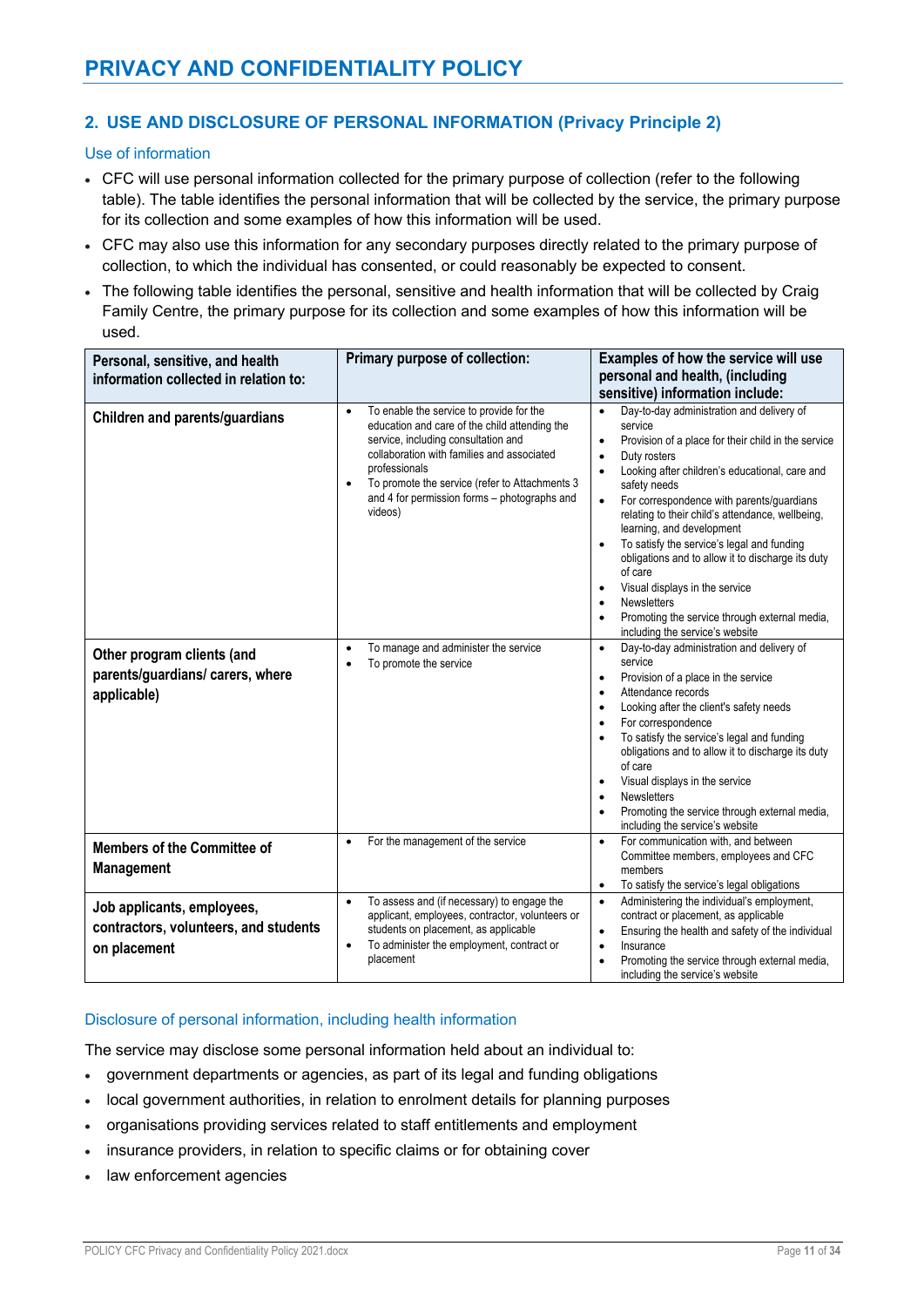- health organisations and/or families in circumstances where the person requires urgent medical assistance and is incapable of giving permission
- anyone to whom the individual authorises the service to disclose information.

# Disclosure of sensitive information (Privacy Principle 10)

Sensitive information (refer to *Definitions*) will be used and disclosed only for the purpose for which it was collected or a directly related secondary purpose, unless the individual agrees otherwise, or where the use or disclosure of this sensitive information is allowed by law.

# **3. STORAGE AND SECURITY OF PERSONAL INFORMATION (PRIVACY PRINCIPLE 4)**

In order to protect personal information from misuse, loss, unauthorised access, modification or disclosure, CFC Executive Director and staff will ensure that, in relation to personal information:

- access will be limited to authorised staff or other individuals who require this information in order to fulfil their responsibilities and duties
- information will not be left in areas that allow unauthorised access to that information
- all materials will be physically stored in a secure cabinet or area
- computerised records containing personal or health information will be stored safely and secured with a password for access
- there is security in transmission of the information via email,  $f$ ax or telephone, as detailed below:
	- emails will only be sent to a person authorised to receive the information
	- telephone limited and necessary personal information will be provided over the telephone to persons authorised to receive that information
- transfer of information interstate and overseas will only occur with the permission of the person concerned or their parents/guardians.

# **4. DATA QUALITY (PRIVACY PRINCIPLE 3)**

CFC will endeavour to ensure that the personal information it holds is accurate, complete, up to date and relevant to its functions and/or activities.

# **5. DISPOSAL OF INFORMATION**

- Personal information will not be stored any longer than necessary.
- In disposing of personal information, those with authorised access to the information will ensure that it is either shredded or destroyed in such a way that the information is no longer accessible.

# **6. ACCESS TO PERSONAL INFORMATION (PRIVACY PRINCIPLE 6)**

# Access to information and updating personal information

- Individuals have the right to ask for access to personal information CFC holds about them without providing a reason for requesting access.
- Under the privacy legislation, an individual has the right to:
	- request access to personal information that the service holds about them
	- access this information
	- make corrections if they consider the data is not accurate, complete or up to date.
- There are some exceptions set out in the *Privacy and Data Protection Act 2014*, where access may be denied in part or in total. Examples of some exemptions are where: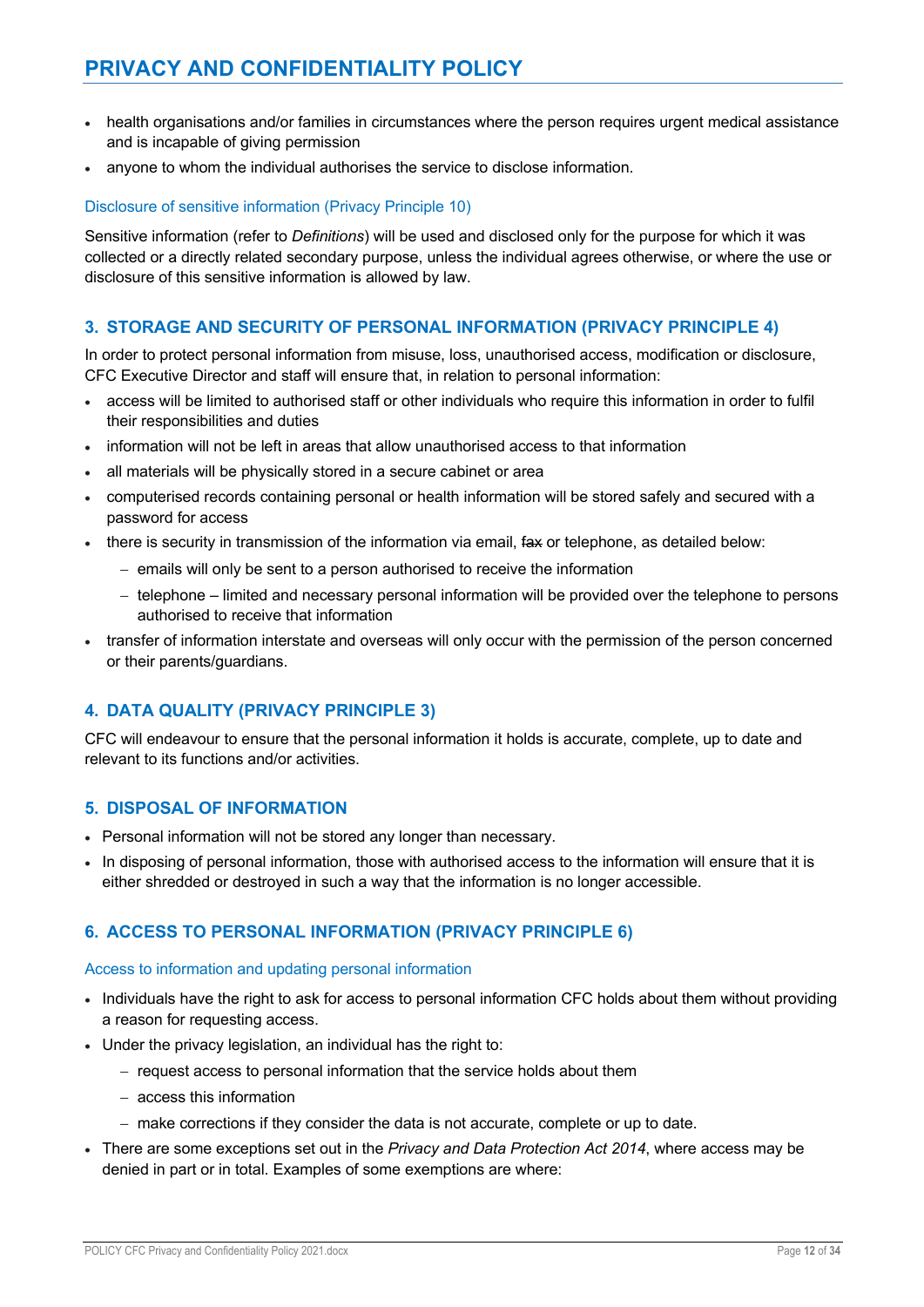- the request is frivolous or vexatious
- providing access would have an unreasonable impact on the privacy of other individuals
- providing access would pose a serious threat to the life or health of any person
- the service is involved in the detection, investigation or remedying of serious improper conduct and providing access would prejudice that.

#### Process for considering access requests

- A person may seek access, to view or update their personal or health information:
	- if it relates to their child, by contacting the CFC Executive Director
	- for all other requests, by contacting the Secretary of the CFC Committee of Management.
- Personal information may be accessed in the following way:
	- view and inspect the information
	- take notes
	- $-$  obtain a copy.
- Individuals requiring access to, or updating of, personal information (including photographs and videos) should nominate the type of access required and specify, if possible, what information is required. The Secretary of the Committee of Management will endeavour to respond to this request within 45 days.
- CFC will provide access in line with the privacy legislation. If the requested information cannot be provided, the reasons for denying access will be given in writing to the person requesting the information.
- In accordance with the legislation, CFC reserves the right to charge for information provided in order to cover the costs involved in providing that information.
- Individual about whom information is held by CFC, have the right to request the correction of that information. CFC will respond to the request for correction within 45 days. If the individual is able to establish to the service's satisfaction that the information held is incorrect, CFC will endeavour to correct the information.

# **7. LEARNING AND SKILLS**

- During induction, all staff are provided a copy of this policy and are required to complete the *Letter of acknowledgement and understanding* (Attachment 3).
- All staff receive information and training on their responsibilities in relation to the collection, storage, use, disclosure and disposal of personal and health information.

# **8. SERVICE RECIPIENT'S RESPONSIBILITIES**

Clients (or parents/guardians/carers on their behalf) are responsible for:

- providing accurate information when requested
- maintaining the privacy of any personal or health information provided to them about other individuals, such as contact details
- completing all permission forms and returning them to the service in a timely manner
- being sensitive and respectful to others who do not want themselves or their child to be photographed or videoed
- being sensitive and respectful of the privacy of other children, families and clients in photographs/videos when using and disposing of these images.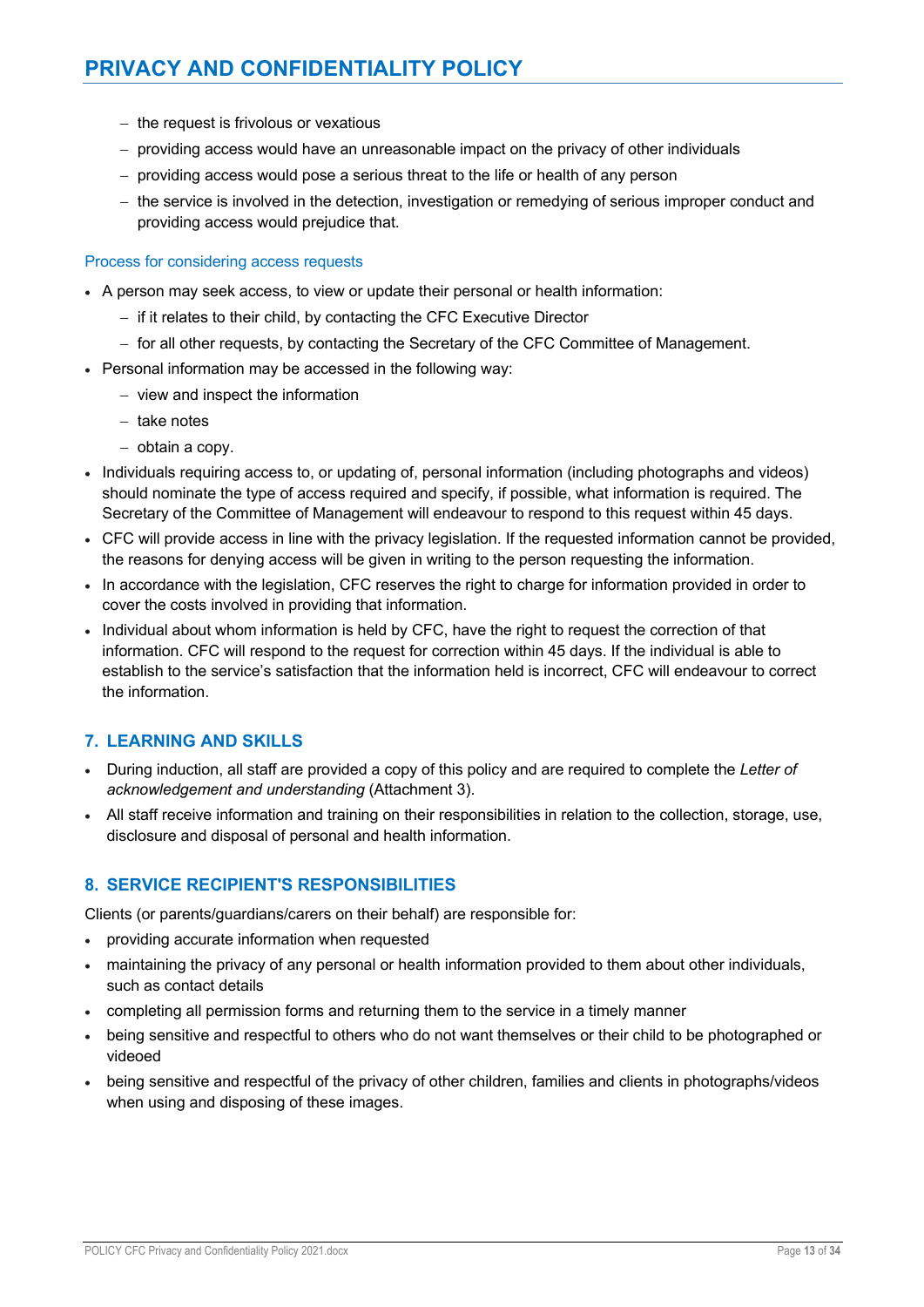# **9. PRIVACY COMPLAINTS**

- Where an individual is dissatisfied with CFC's handling of their personal information or feel that a CFC practice is inconsistent with one or more of the privacy principles, the individual may make a complaint the CFC Executive Director (refer to *Complaints and Grievances Policy*).
- Where complaints are not able to be resolved satisfactorily, individuals may make a complaint to:

Office of the Victorian Information Commissioner P.O. Box 24274 Melbourne 3001 Telephone: 1300 006 842 Website: www.ovic.vic.gov.au

# **EVALUATION**

In order to assess whether the values and purposes of the policy have been achieved, the CFC will:

- regularly seek feedback from everyone affected by the policy regarding its effectiveness
- monitor the implementation, compliance, complaints and incidents in relation to this policy
- keep the policy up to date with current legislation, research, policy and best practice
- revise the policy and procedures as part of the service's policy review cycle, or as required
- notify all stakeholders at least 14 days before making any significant changes to this policy or its procedures, unless a lesser period is necessary due to risk.

# **ATTACHMENTS**

- Attachment 1: Record keeping and privacy laws
- Attachment 2: Privacy Principles in action
- Attachment 3: Letter of Acknowledgment and Understanding of Policy
- Attachment 4: Privacy Statement
- Attachment 5: Permission Form for Photographs and Videos
- Attachment 6: Special Permission Notice for Publications/Media
- Attachment 7: Sharing information and record keeping under the Chid Information and Family Violence Sharing Scheme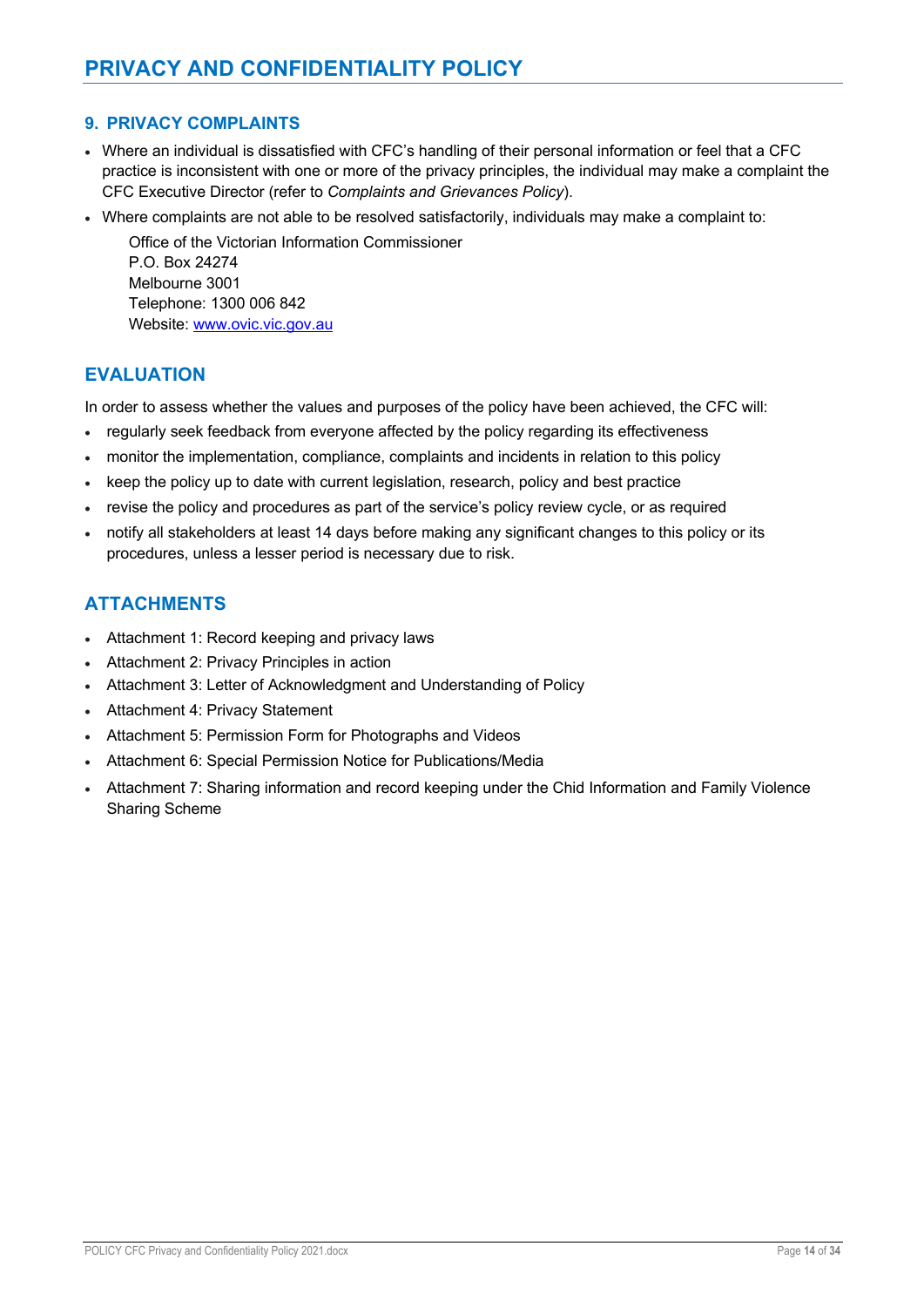# **ATTACHMENT 1 Record keeping and privacy laws**

Early childhood services must ensure that their processes for the collection, storage, use, disclosure and disposal of personal, sensitive and health information meet the requirements of the appropriate privacy legislation and the *Health Records Act 2001*.

The following are examples of records impacted by the privacy legislation:

- **Enrolment records:** Regulations 160, 161 and 162 of the *Education and Care Services National Regulations 2011* detail the information that must be kept on a child's enrolment record, including personal details about the child and the child's family, parenting orders and medical conditions. This information is classified as personal, sensitive and health information (refer to *Definitions*) and must be stored securely and disposed of appropriately.
- **Attendance records:** Regulation 158 of the *Education and Care Services National Regulations 2011* requires details of the date, child's full name, times of arrival and departure, and signature of the person delivering and collecting the child or the nominated supervisor/educator, to be recorded in an attendance record kept at the service. Contact details may be kept in a sealed envelope at the back of the attendance record or separate folder for evacuation/emergency purposes.
- **Medication records and incident, injury, trauma and illness records:** Regulations 87 and 92 of the *Education and Care Services National Regulations 2011* require the approved provider of a service to maintain incident, injury, trauma and illness records, and medication records which contain personal and health information about the child.
- **Handling and storage of information:** Limited space can often be an issue in early childhood service environments, and both authorised employees and the approved provider need access to secure storage for personal and health information. Documents might be required to be stored off the service premises. Wherever confidential information is stored, it is important that it is not accessible to unauthorised staff or other persons. When confidential information is required to be taken off-site (e.g. on excursions, a list of children with medical conditions and contact numbers will be required), consideration must be given to how this is transported and stored securely.
- **Electronic records:** It is important that electronic records containing personal, sensitive or health information are stored in password protect folders or software platforms and can only be accessed by authorised personnel. Services need to incorporate risk management measures to ensure that passwords are recorded and stored in a secure folder at the service, and to limit access to the information only to other authorised persons. (refer to the Information Communication Technology Policy).
- **Forms:** Enrolment forms and any other forms used to collect personal or health information should have the service's Privacy Statement (refer to Attachment 4) attached.
- **Collecting information for which there is no immediate use:** A service should only collect the information it needs and for which it has a specific purpose. Services should not collect information that has no immediate use, even though it may be useful in the future.
- **Retention of records:** 
	- records relating to an incident, illness, injury or trauma suffered by a child while at the service, until the child is aged 25 years
	- records relating to an incident, illness, injury or trauma suffered by a child that may have occurred following an incident while at the service, until the child is aged 25 years
	- records relating to the death of a child while at the service, until the end of 7 years after the death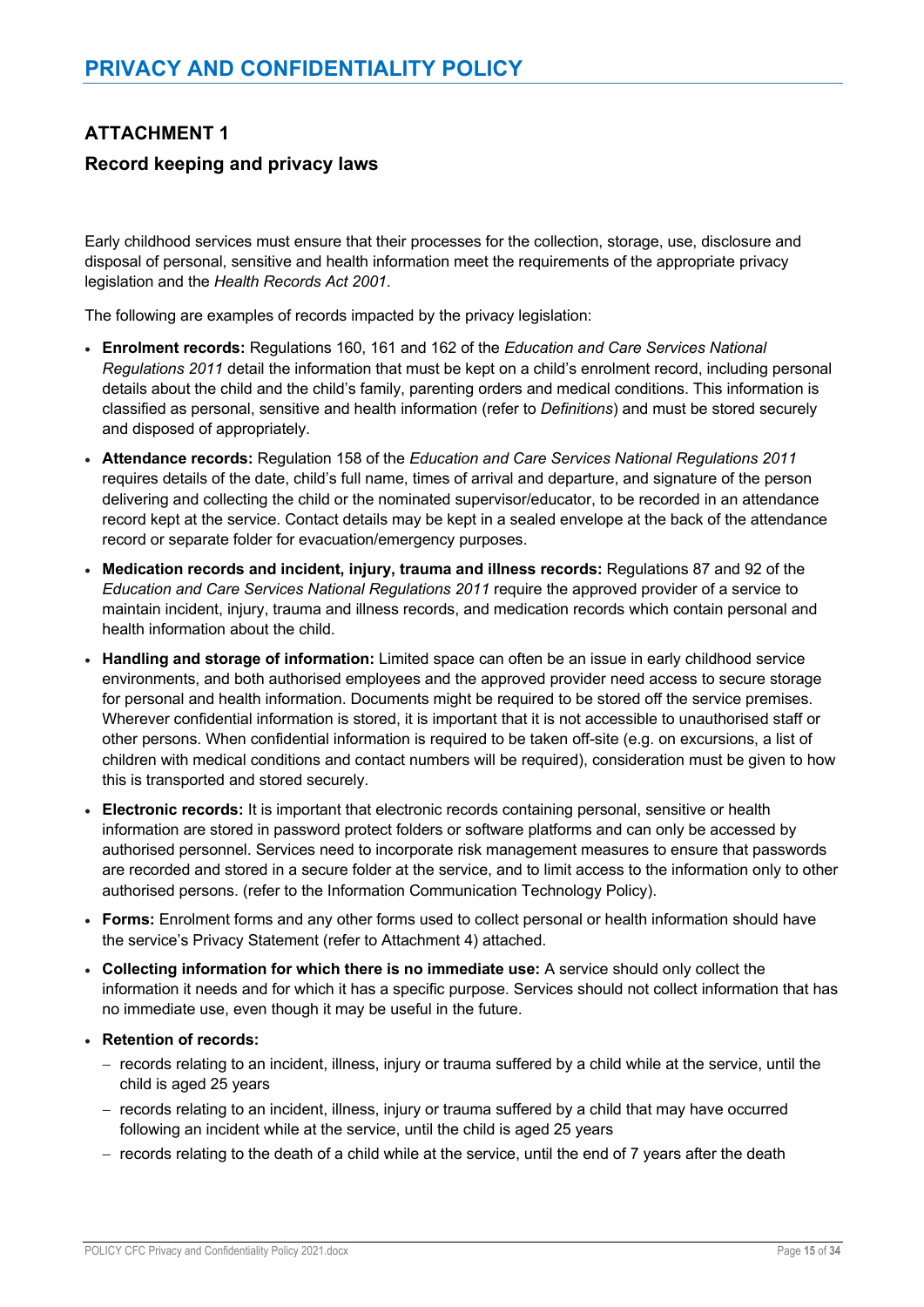- and other records relating to a child enrolled at the service, until the end of 3 years after the last day on which the child attended the service
- records relating to the approved provider, until the end of 3 years after the last date on which the approved provider records relating to a nominated supervisor or staff member of an education and care service, until the end of 3 years after the last date on which the nominated supervisor or staff member provided education at the service
- any other records, until the end of 3 years after the date on which the record was made.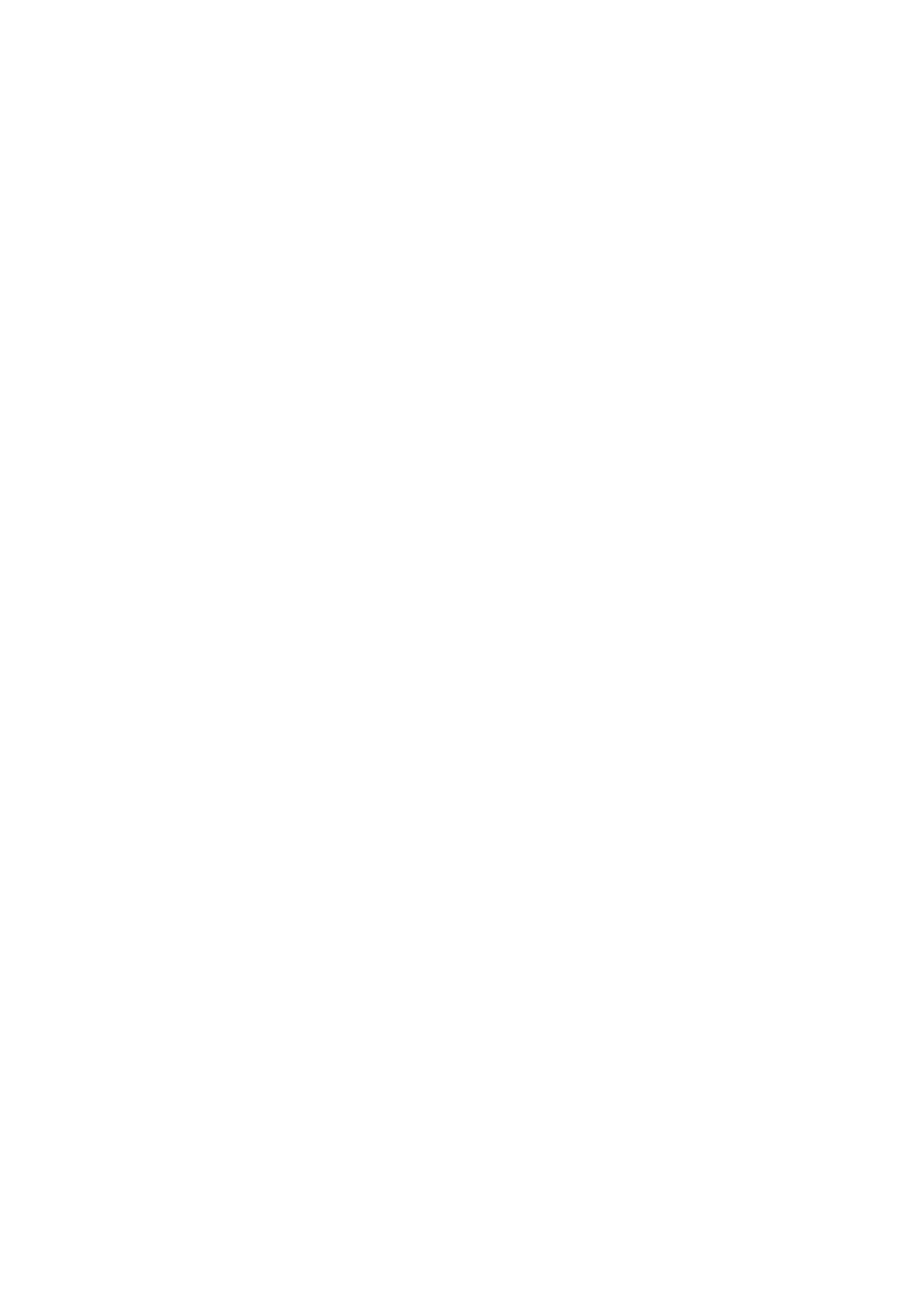# **ATTACHMENT 2**

# **Privacy principles in action**

Many organisations have to comply with more than one set of privacy obligations listed below. For example, an organisation that has a contract with a Victorian government agency may need to comply with the Australian Privacy Principles [AAP] (*Privacy Act, 1988*) as well as the Information Privacy Principles [IPP] (*Privacy and Data Protection Act, 2014*), and the Health Privacy Principles [HPP] (*Health Records Act, 2001*).

## **The Australian Privacy Principles**

The APPs are legal obligations under federal Privacy Laws. They apply to every Australian organisation and federal government agency that meets the qualifying criteria below:

- it has an annual turnover of more than \$3 million
- it provides a health service (which is broadly defined) to a person (even if the organisation's primary activity is not providing that health service)
- it trades in personal information (for example, buying or selling a mailing list)
- it is a contracted service provider under a Commonwealth contract (for example, an aged care provider or a disability services provider under a Commonwealth agreement)
- it is a credit reporting body
- it operates a residential tenancy database
- it is a reporting entity for the purposes of the Anti-Money Laundering and Counter-Terrorism Financing Act 2006 (Cth) (AML/CTF Act)
- it is an employee association registered or recognised under the Fair Work (Registered Organisations) Act 2009 (Cth)
- it is a business that conducts protection action ballots
- it is a business prescribed by the Privacy Regulation 2013
- it is related to a body corporate (for example, a subsidiary) that meets any of the above criteria (even if your not-for-profit itself does not), or
- it has opted into the Privacy Act (choosing to comply, despite not meeting any of the above criteria)

### **The Information Privacy Principles**

- The IPPs are relevant for all Victorian public sector organisations, as well as some private or community sector organisations, where those organisations are carrying out functions under a State contract with a Victorian public sector organisation.
- A State contract means a contract between an organisation (e.g. the Department of Education and Training) and a Contracted Service Provider [CSP] (e.g. an Approved Provider) under which services are provided by the CSP for the organisation (e.g. a funded Kindergarten Program).

### **The Health Privacy Principles**

• Victoria has specific Health Privacy Laws that provide a higher standard of protection of certain health information. Early Childhood Education and Care services collect, hold and use health information, therefore are required to follow the HPP under the *Health Records Act 2001*.

### **Principles in Action**

- Organisations need to make sure their policy and procedures are consistent with all the Privacy Laws that apply to their organisation. If you're not sure, you should get legal advice.
- The Child Information Sharing Scheme and Family Violence Information Sharing Scheme makes certain modifications to the Information Privacy Principles and the Health Privacy Principles to ensure that the scheme is able to operate as intended.
- The table below is a reference tool that identities how all three legislations can work together and what it may look like in practice.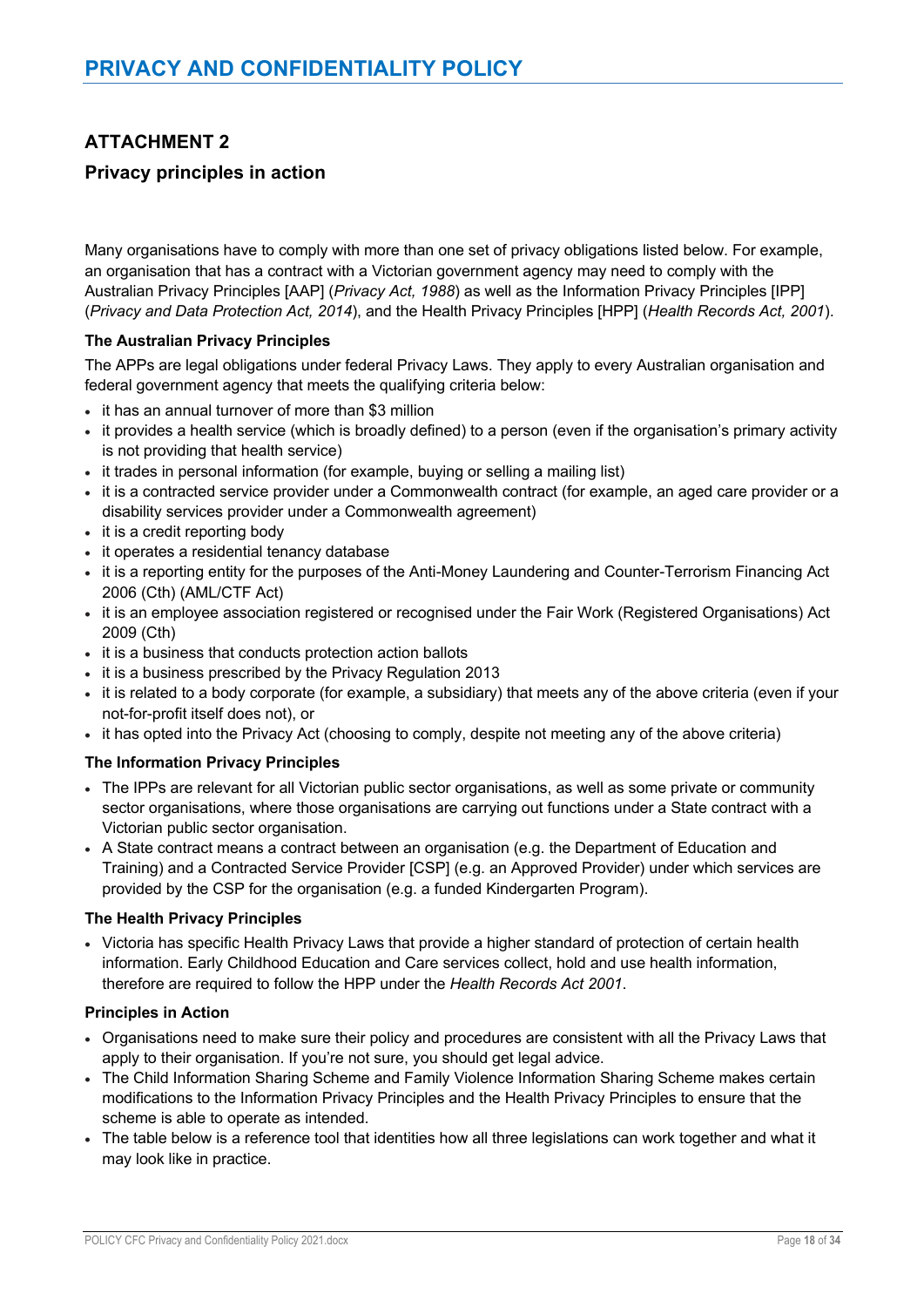# **Privacy Principles in Action (continued)**

# **Principles in action (continued)**

The table below is a reference tool that identities how all three legislations can work together and what it may look like in practice.

| <b>Australian Privacy</b><br><b>Principles</b>                                                                                   | Information<br><b>Privacy Principles</b>                            | <b>Health Privacy</b><br><b>Principles</b> | Principles in action                                                                                                                                                                                                                                                                                                                                                                                                                                                                                                                                                                                                                                                                                                                                                                                                                                                                                                                                                                                                                                                                                                                                                                                                                                                                                                                                                                                                                                                                                                                                                                                                                                                                                                                                                                                                                                                                                                                                                                                                                                                                                                                                                                                                                                                                                                                                                                                                                                                                                                                                                                                                             |
|----------------------------------------------------------------------------------------------------------------------------------|---------------------------------------------------------------------|--------------------------------------------|----------------------------------------------------------------------------------------------------------------------------------------------------------------------------------------------------------------------------------------------------------------------------------------------------------------------------------------------------------------------------------------------------------------------------------------------------------------------------------------------------------------------------------------------------------------------------------------------------------------------------------------------------------------------------------------------------------------------------------------------------------------------------------------------------------------------------------------------------------------------------------------------------------------------------------------------------------------------------------------------------------------------------------------------------------------------------------------------------------------------------------------------------------------------------------------------------------------------------------------------------------------------------------------------------------------------------------------------------------------------------------------------------------------------------------------------------------------------------------------------------------------------------------------------------------------------------------------------------------------------------------------------------------------------------------------------------------------------------------------------------------------------------------------------------------------------------------------------------------------------------------------------------------------------------------------------------------------------------------------------------------------------------------------------------------------------------------------------------------------------------------------------------------------------------------------------------------------------------------------------------------------------------------------------------------------------------------------------------------------------------------------------------------------------------------------------------------------------------------------------------------------------------------------------------------------------------------------------------------------------------------|
| APP 1 - Open and<br>transparent management of<br>personal information                                                            | IPP 5: Openness                                                     | Principle 5 Openness                       | Craig Family Centre (CFC) has an up-to-date Privacy and Confidentiality policy that clearly sets out how we collect, use, disclose and store personal and health information.<br>Stakeholders have access to this policy at any time, upon request. Notification of member access to policies is provided within the CFC Children's Services<br>Handbook, stated on the CFC website, and listed on the CFC Information Notice Board (in the foyer).                                                                                                                                                                                                                                                                                                                                                                                                                                                                                                                                                                                                                                                                                                                                                                                                                                                                                                                                                                                                                                                                                                                                                                                                                                                                                                                                                                                                                                                                                                                                                                                                                                                                                                                                                                                                                                                                                                                                                                                                                                                                                                                                                                              |
| APP 2 - Anonymity and<br>pseudonymity                                                                                            | <b>IPP 8: Anonymity</b>                                             | Principle 8 Anonymity                      | Wherever it is lawful and practicable, individuals and families will have the option of not identifying themselves when entering into transactions with Craig Family Centre.<br>This may include surveys, suggestion boxes, QIP feedback etc                                                                                                                                                                                                                                                                                                                                                                                                                                                                                                                                                                                                                                                                                                                                                                                                                                                                                                                                                                                                                                                                                                                                                                                                                                                                                                                                                                                                                                                                                                                                                                                                                                                                                                                                                                                                                                                                                                                                                                                                                                                                                                                                                                                                                                                                                                                                                                                     |
| APP 3 Collection of solicited<br>personal information and<br>APP 4 - Dealing with<br>unsolicited personal<br>information         | <b>IPP 1: Collection</b><br><b>IPP 10: Sensitive</b><br>information | Principle 1 Collection                     | Craig Family Centre will only collect the personal, sensitive and health information needed, and for which there is a purpose that is legitimate and related to the service's<br>functions, activities and/or obligations.<br>Personal, sensitive and health information about children and parents/guardians either in relation to themselves or a child enrolled at the service, will generally be collected<br>via forms filled out by parents/quardians. This can include but not limited to Enrolment Records, Enrolment Application Forms, Medical Management Plans, Risk<br>Minimisation Plans, Communication Plans, Attendance Records, Staff Records, Direct Debit Application Forms, Visitors Logbook, etc<br>Other information may be collected from job applications, face-to-face interviews and telephone calls. Individuals from whom personal information is collected will be<br>provided with a copy of the service's Privacy Statement (refer to Attachment 4).<br>When Craig Family Centre receives personal information (refer to Definitions) from a source other than directly from the individual or the parents/quardians of the child<br>concerned, the person receiving the information will notify the individual or the parents/guardians of the child to whom the information relates to. Craig Family Centre will<br>advise that individual of their right to share or not share this information with the source. Exception may apply in circumstances guided by current child safety and<br>protection laws and acts (refer to attachment 7).<br>Sensitive information (refer to Definitions) will be collected only for the purpose of enabling the service to provide for the education and care of the child attending the<br>service.<br>CISS & FVISS: Information sharing entities are not obliged to collect personal or health information about an individual directly from that person if they are collecting the<br>information from another information sharing entity under the scheme.<br>If an information sharing entity collects personal or health information about a person from another information sharing entity under the scheme, it will not be obliged to take<br>reasonable steps to notify that person that their information has been collected if doing so would be contrary to the promotion of the wellbeing or safety of a child.<br>Information sharing entities will not be obliged to obtain consent from any person before collecting information under the scheme, including 'sensitive information' if they are<br>sharing in accordance with the scheme. |
| APP 5 - Notification of the<br>collection of personal<br>information and APP 6 - Use<br>or disclosure of personal<br>information | IPP 2: Use and<br>disclosure                                        | Principle 2 Use and<br><b>Disclose</b>     | Upon enrolment, commencement of employment, or any other time personal, sensitive or health information is collected, Craig Family Centre will take reasonable steps to<br>ensure individuals or families understand why this information is being collected, used, disclosed and stored. Individuals or families will be informed of the following:<br>• Craig Family Centre contact details<br>the facts and circumstances of why personal, sensitive and health information is being collected<br>what information is required by authorised law<br>$\bullet$<br>the purposes of collection<br>$\bullet$<br>the consequences if personal information is not collected<br>$\bullet$<br>[Service Name] usual disclosures of personal information; if applicable<br>• information about the [Service Name] Privacy and Confidentiality Policy<br>The service may disclose some personal and/or health information held about an individual to:<br>• government departments or agencies, as part of its legal and funding obligations<br>local government authorities, in relation to enrolment details for planning purposes<br>organisations providing services related to staff entitlements and employment<br>insurance providers, in relation to specific claims or for obtaining cover<br>law enforcement agencies<br>• health organisations and/or families in circumstances where the person requires urgent medical assistance and is incapable of giving permission                                                                                                                                                                                                                                                                                                                                                                                                                                                                                                                                                                                                                                                                                                                                                                                                                                                                                                                                                                                                                                                                                                                                                     |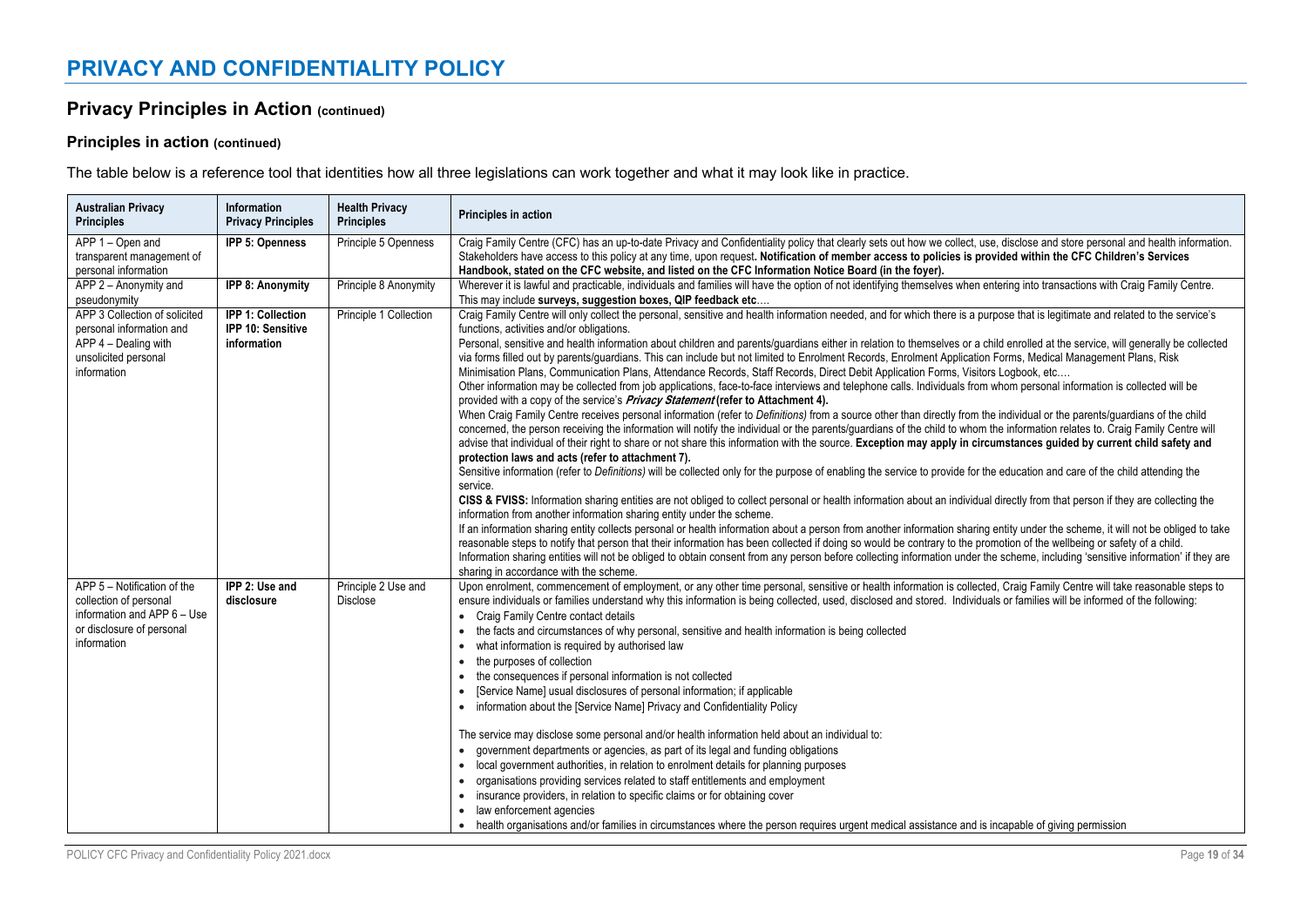|                                                                                                 |                                     |                                                    | • anyone to whom the individual authorises the service to disclose information.<br>Sensitive information (refer to Definitions) will be used and disclosed only for the purpose for which it was collected, unless the individual agrees otherwise, or where the use<br>or disclosure of this sensitive information is allowed by law.                                                                                                                                                                                                                                                                                                                                                                                                                                                                                                                                                                                                                                                                                                                                                                                                                                                                                                                                                                                                                                                                                                                                                                                                                                                                                                                                                                                                                                                                                                                                                                                                                                                                |
|-------------------------------------------------------------------------------------------------|-------------------------------------|----------------------------------------------------|-------------------------------------------------------------------------------------------------------------------------------------------------------------------------------------------------------------------------------------------------------------------------------------------------------------------------------------------------------------------------------------------------------------------------------------------------------------------------------------------------------------------------------------------------------------------------------------------------------------------------------------------------------------------------------------------------------------------------------------------------------------------------------------------------------------------------------------------------------------------------------------------------------------------------------------------------------------------------------------------------------------------------------------------------------------------------------------------------------------------------------------------------------------------------------------------------------------------------------------------------------------------------------------------------------------------------------------------------------------------------------------------------------------------------------------------------------------------------------------------------------------------------------------------------------------------------------------------------------------------------------------------------------------------------------------------------------------------------------------------------------------------------------------------------------------------------------------------------------------------------------------------------------------------------------------------------------------------------------------------------------|
| APP 7 - Direct marketing                                                                        | N/A                                 | N/A                                                | A service must not use or disclose personal information it holds for the purpose of direct marketing.<br>Direct marketing involves the use or disclosure of personal information to communicate directly with an individual to promote goods and services.                                                                                                                                                                                                                                                                                                                                                                                                                                                                                                                                                                                                                                                                                                                                                                                                                                                                                                                                                                                                                                                                                                                                                                                                                                                                                                                                                                                                                                                                                                                                                                                                                                                                                                                                            |
| APP 8 - Cross-broader<br>disclosure of personal<br>information                                  | IPP 9: Transborder<br>data flows    | Principle 9<br>Transborder Data<br><b>Flows</b>    | Craig Family Centre will only transfer personal of health information outside Victoria in certain circumstances, for example, if the individual consents, or if the recipient of the<br>personal information is subject to a law or binding scheme.                                                                                                                                                                                                                                                                                                                                                                                                                                                                                                                                                                                                                                                                                                                                                                                                                                                                                                                                                                                                                                                                                                                                                                                                                                                                                                                                                                                                                                                                                                                                                                                                                                                                                                                                                   |
| APP 9 - Adoption, use or<br>disclosure of government<br>related identifiers                     | <b>IPP 7: Unique</b><br>identifiers | Principle 7 Identifiers                            | Craig Family Centre will not adopt, use or disclose a government related identifier unless an exception applies.<br>Craig Family Centre will collect information on the following identifiers (refer to Definitions) including but not limited to:<br>• information required to access the Kindergarten Fee Subsidy for eligible families (refer to Fees Policy)<br>• tax file number for all employees, to assist with the deduction and forwarding of tax to the Australian Tax Office - failure to provide this would result in maximum tax<br>being deducted<br>• Medicare number: for medical emergencies<br>For child care services only: Customer Reference Number (CRN) for children attending childcare services to enable the family to access the Commonwealth Government's<br>Child Care Subsidy (CCS) – failure to provide this would result in parents/guardians not obtaining the benefit.                                                                                                                                                                                                                                                                                                                                                                                                                                                                                                                                                                                                                                                                                                                                                                                                                                                                                                                                                                                                                                                                                             |
| APP 10 - Quality of personal<br>information                                                     | IPP 3 - Data quality                | Principle 3 Data quality                           | Craig Family Centre will take reasonable steps to ensure that the personal and health information it collects is accurate, up-to-date and complete, as outlined in this Privacy<br>and Confidentiality policy. Craig Family Centre will ensure any updated or new personal and/or health information is promptly added to relevant existing records and will<br>send timely reminders to individuals or families to update their personal and/or health information to ensure records are up to date at all times. This can include but not<br>limited to emergency contact details, authorised nominees, medical management plans, banking details, working with children checks, VIT registration etc                                                                                                                                                                                                                                                                                                                                                                                                                                                                                                                                                                                                                                                                                                                                                                                                                                                                                                                                                                                                                                                                                                                                                                                                                                                                                               |
| APP 11 - Security of<br>personal information                                                    | <b>IPP 4 - Data</b><br>security     | Principle 4 Data<br>Security and Data<br>Retention | Craig Family Centre takes active measures to ensure the security of personal, sensitive and health information it holds, and takes reasonable steps to protect the stored<br>information from misuse, interference and loss, as well as unauthorised access, modification or disclosure (refer to Privacy and Confidently policy). Craig Family Centre will<br>also take reasonable steps to destroy personal and health information and ensure it is de-identified if it no longer needs the information for any purpose as described in<br>Requlations 177, 183, 184. In disposing of personal, sensitive and/or health information, those with authorised access to the information will ensure that it is either shredded<br>or destroyed in such a way that the information is no longer accessible.<br>Craig Family Centre will ensure that, in relation to personal, sensitive and health information:<br>• access will be limited to authorised staff, the approved provider or other individuals who require this information in order to fulfil their responsibilities and duties<br>• information will not be left in areas that allow unauthorised access to that information<br>• all materials will be physically stored in a secure cabinet or area<br>• electronic records containing personal or health information will be stored safely and secured with a password for access. There is security in transmission of the<br>information via email, telephone, mobile phone/text messages, as detailed below:<br>$-$ emails will only be sent to a person authorised to receive the information<br>- faxes will only be sent to a secure fax, which does not allow unauthorised access<br>- telephone - limited and necessary personal information will be provided over the telephone to persons authorised to receive that information<br>transfer of information interstate and overseas will only occur with the permission of the person concerned or their parents/guardians. |
| APP 12 - Access to personal<br>information and APP 13-<br>Correction of personal<br>information | IPP 6 - Access and<br>correction    | Principle 6 Access and<br>Correction               | Individuals or families have the right to seek access to their own personal information and to make corrections to it if necessary. Upon request Craig Family Centre will give<br>an individual or families access to their personal or health information it holds are part of service operations in a timely manner. Craig Family Centre must be satisfied<br>through identification verification, that a request for personal or health information is granted.<br>Process for considering access requests<br>A person may seek access, to view or update their personal or health information:<br>• if it relates to their child, by contacting the nominated supervisor<br>• for all other requests, by contacting the approved provider/secretary.<br>Personal information may be accessed in the following way:<br>• view and inspect the information<br>• take notes<br>• obtain a copy (scanned or photographed).<br>Individuals requiring access to, or updating of, personal information should nominate the type of access required and specify, if possible, what information is required. The<br>approved provider will endeavour to respond to this request within 45 days of receiving the request.<br>The approved provider and employees will provide access in line with the privacy legislation. If the requested information cannot be provided, the reasons for denying<br>access will be given in writing to the person requesting the information.<br>In accordance with the legislation, the service reserves the right to charge for information provided in order to cover the costs involved in providing that information.                                                                                                                                                                                                                                                                                                                                               |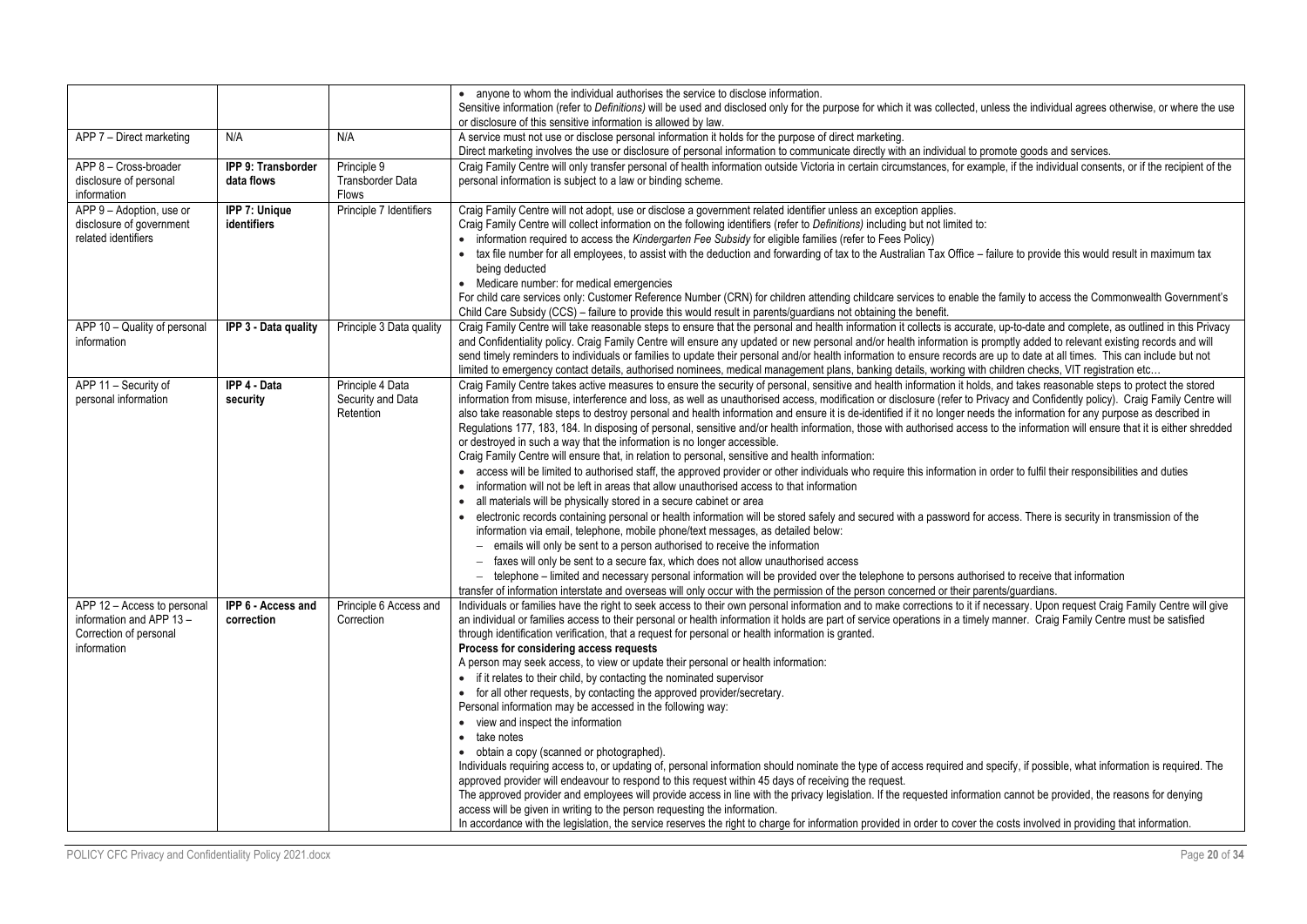|                                                                                                  |                                  |                                                                                        | The privacy legislation also provides an individual about whom information is held by the service, the right to request the correction of information that is held. Craig Family<br>Centre will respond to the request within 45 days of receiving the request for correction. If the individual is able to establish to the service's satisfaction that the information<br>held is incorrect, the service will endeavour to correct the information.<br>There are some exceptions set out in the Privacy and Data Protection Act 2014, where access may be denied in part or in total. Examples of some exemptions are where:<br>• the request is frivolous or vexatious<br>providing access would have an unreasonable impact on the privacy of other individuals<br>• providing access would pose a serious threat to the life or health of any person                                                                                                                                                                                                                                                                                                                                                                                                                                                                                                                                                                                                                                                                                                                                                                                                                                                                                                                                                                               |
|--------------------------------------------------------------------------------------------------|----------------------------------|----------------------------------------------------------------------------------------|-----------------------------------------------------------------------------------------------------------------------------------------------------------------------------------------------------------------------------------------------------------------------------------------------------------------------------------------------------------------------------------------------------------------------------------------------------------------------------------------------------------------------------------------------------------------------------------------------------------------------------------------------------------------------------------------------------------------------------------------------------------------------------------------------------------------------------------------------------------------------------------------------------------------------------------------------------------------------------------------------------------------------------------------------------------------------------------------------------------------------------------------------------------------------------------------------------------------------------------------------------------------------------------------------------------------------------------------------------------------------------------------------------------------------------------------------------------------------------------------------------------------------------------------------------------------------------------------------------------------------------------------------------------------------------------------------------------------------------------------------------------------------------------------------------------------------------------------|
|                                                                                                  |                                  |                                                                                        | the service is involved in the detection, investigation or remedying of serious improper conduct and providing access would prejudice that.                                                                                                                                                                                                                                                                                                                                                                                                                                                                                                                                                                                                                                                                                                                                                                                                                                                                                                                                                                                                                                                                                                                                                                                                                                                                                                                                                                                                                                                                                                                                                                                                                                                                                             |
| APP 12 - Access to personal<br>information and APP 13 -<br>Correction of personal<br>information | IPP 6 - Access and<br>correction | Principle 6 Access and<br>Correction                                                   | Individuals or families have the right to seek access to their own personal information and to make corrections to it if necessary. Upon request Craig Family Centre will give<br>an individual or families access to their personal or health information it holds are part of service operations in a timely manner. Craig Family Centre must be satisfied<br>through identification verification, that a request for personal or health information is granted.<br>Process for considering access requests<br>A person may seek access, to view or update their personal or health information:<br>• if it relates to their child, by contacting the nominated supervisor<br>• for all other requests, by contacting the approved provider/secretary.<br>Personal information may be accessed in the following way:<br>• view and inspect the information<br>take notes<br>obtain a copy (scanned or photographed).<br>Individuals requiring access to, or updating of, personal information should nominate the type of access required and specify, if possible, what information is required. The<br>approved provider will endeavour to respond to this request within 45 days of receiving the request.<br>The approved provider and employees will provide access in line with the privacy legislation. If the requested information cannot be provided, the reasons for denying<br>access will be given in writing to the person requesting the information.<br>In accordance with the legislation, the service reserves the right to charge for information provided in order to cover the costs involved in providing that information.<br>The privacy legislation also provides an individual about whom information is held by the service, the right to request the correction of information that is held. Craig Family |
|                                                                                                  |                                  |                                                                                        | Centre will respond to the request within 45 days of receiving the request for correction. If the individual is able to establish to the service's satisfaction that the information<br>held is incorrect, the service will endeavour to correct the information.<br>There are some exceptions set out in the Privacy and Data Protection Act 2014, where access may be denied in part or in total. Examples of some exemptions are where:<br>• the request is frivolous or vexatious<br>providing access would have an unreasonable impact on the privacy of other individuals<br>providing access would pose a serious threat to the life or health of any person<br>the service is involved in the detection, investigation or remedying of serious improper conduct and providing access would prejudice that.                                                                                                                                                                                                                                                                                                                                                                                                                                                                                                                                                                                                                                                                                                                                                                                                                                                                                                                                                                                                                      |
| N/A                                                                                              | N/A                              | Principle 10 Transfer<br>or closure of the<br>practice of a health<br>service provider | N/A                                                                                                                                                                                                                                                                                                                                                                                                                                                                                                                                                                                                                                                                                                                                                                                                                                                                                                                                                                                                                                                                                                                                                                                                                                                                                                                                                                                                                                                                                                                                                                                                                                                                                                                                                                                                                                     |
| N/A                                                                                              | N/A                              | Principle 11 Making<br>information available to<br>another health service<br>provider  | N/A                                                                                                                                                                                                                                                                                                                                                                                                                                                                                                                                                                                                                                                                                                                                                                                                                                                                                                                                                                                                                                                                                                                                                                                                                                                                                                                                                                                                                                                                                                                                                                                                                                                                                                                                                                                                                                     |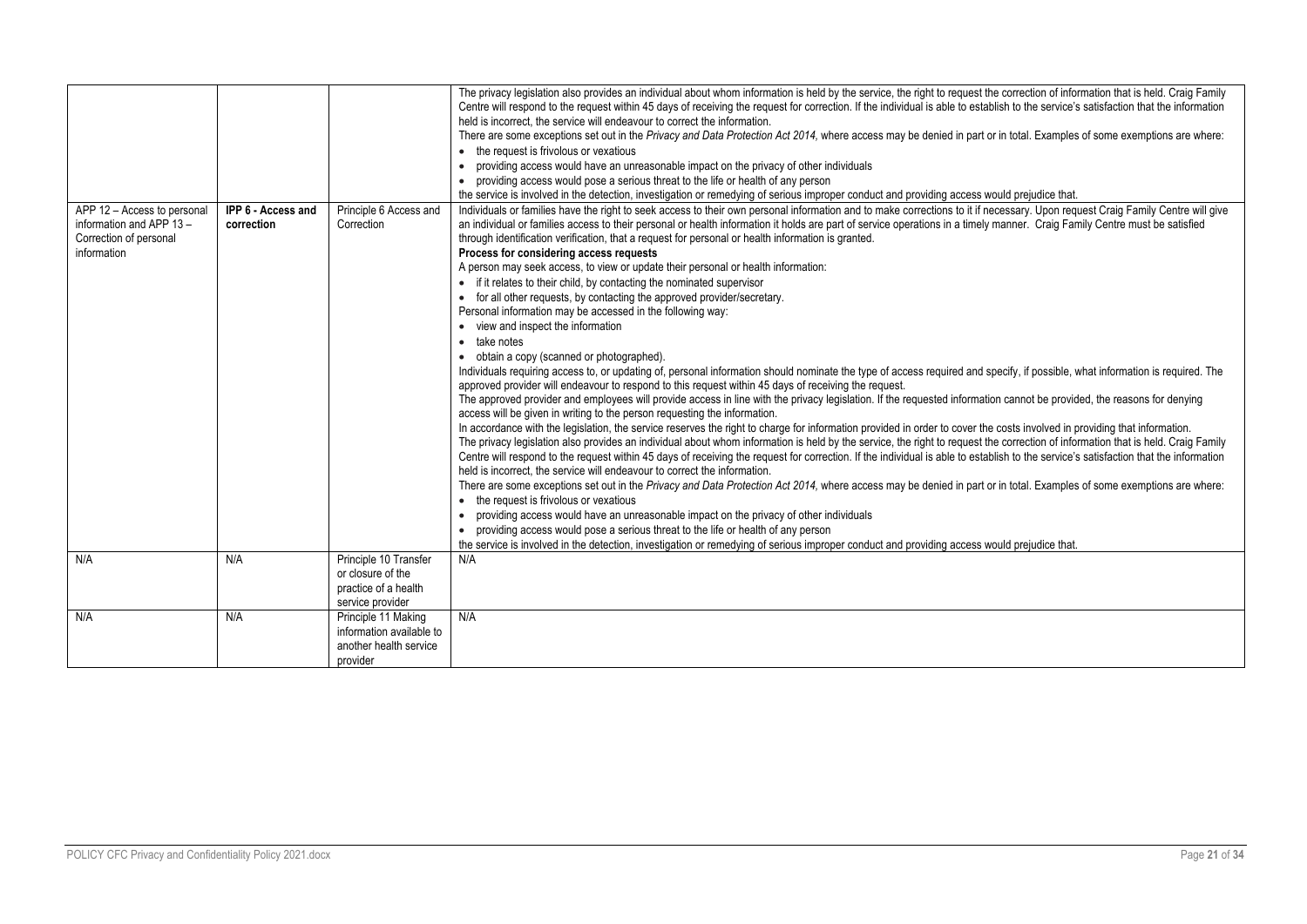

# Craig Family Centre

# STAFF RECORD

# **PRIVACY AND CONFIDENTIALITY POLICY**

# **ATTACHMENT 3**

# **Letter of acknowledgement and understanding**

**Executive Director Craig Family Centre (CFC) 7 Samarinda Avenue ASHBURTON VIC 3147**

Dear **[Insert Name]**,

Re*: Privacy and Confidentiality Policy*

Please find attached the Craig Family Centre Inc. *Privacy and Confidentiality Policy*, which outlines how the service will meet the requirements of the *Victorian Health Records Act 2001* and the *Victorian Privacy and Data Protection Act 2014 2014 (Vic)* (or where applicable, the *Privacy Act 1988 (Cth)*), The Child Information Sharing Scheme under Part 6A of the *Child Wellbeing and Safety Act 2005* and the Family Violence Information Sharing Scheme under Part 5A of the *Family Violence Protection Act 2008* in relation to both personal and health information.

Employees have an important role in assisting the service to comply with the requirements of the privacy legislation by ensuring they understand and implement the Craig Family Centre *Privacy and Confidentiality Policy*. Therefore, all employees are required to read this policy and complete the attached acknowledgement form*.* 

Please return the completed form by [Date].

Yours sincerely,

**[insert staff member name]**

### **[insert staff member role]**

(on behalf of the CFC Committee of Management)

Please note: this form will be kept with your individual staff record.

Date: \_\_\_\_\_\_\_\_\_\_\_\_\_\_\_\_\_\_\_\_\_\_\_\_\_\_\_\_\_\_\_\_\_\_\_\_\_\_\_\_\_

**Craig Family Centre Inc** Acknowledgement of reading the *Privacy and Confidentiality Policy*

|                                | have received and read CFC's Privacy and |
|--------------------------------|------------------------------------------|
| <b>Confidentiality Policy.</b> |                                          |
|                                |                                          |
|                                |                                          |
| Signature:                     |                                          |
|                                |                                          |

POLICY CFC Privacy and Confidentiality Policy 2021.docx **Page 22** of 34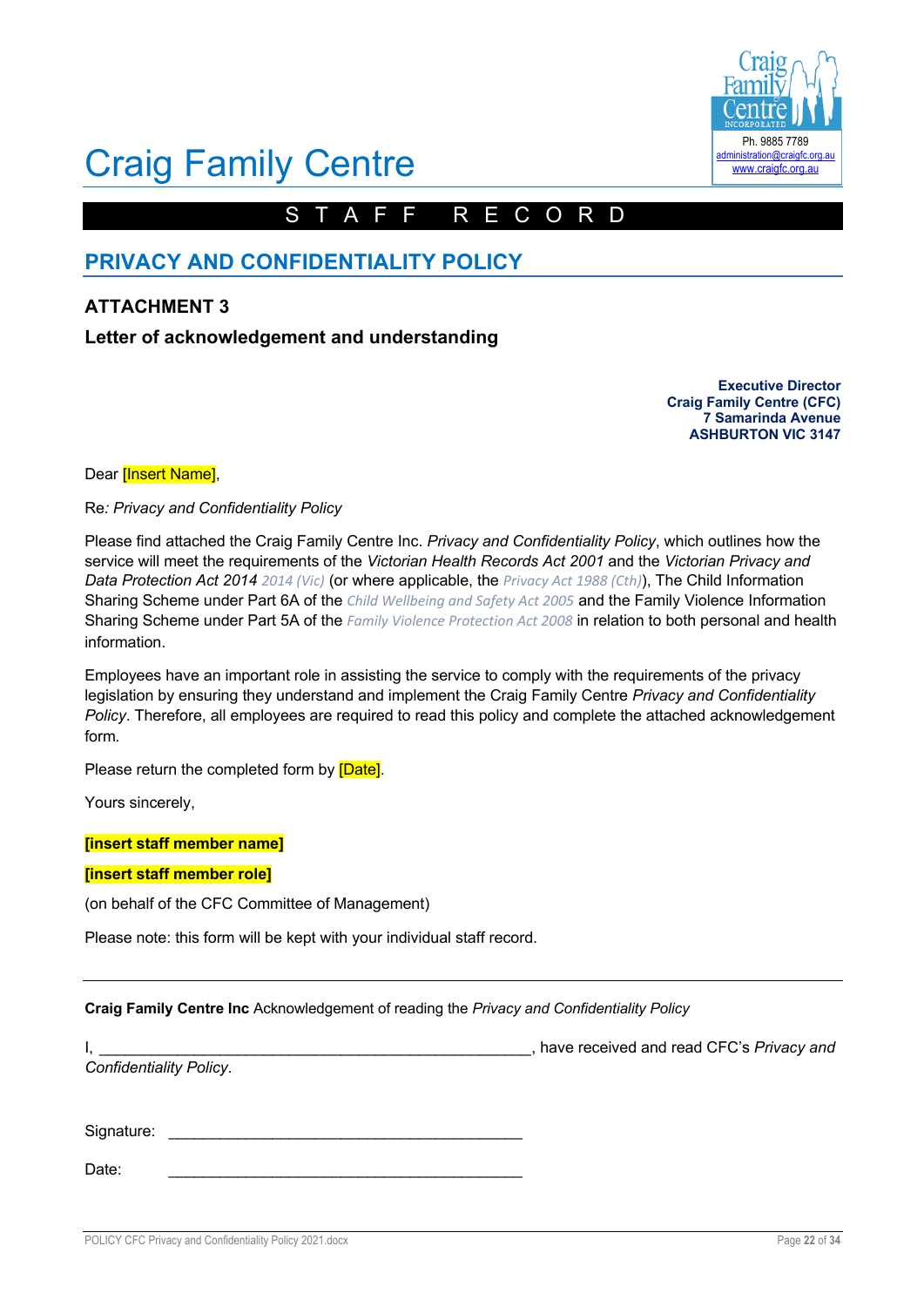

# Craig Family Centre

# MEMBER BULLETIN

# **PRIVACY AND CONFIDENTIALITY POLICY**

# **ATTACHMENT 4**

# **Privacy statement**

The Craig Family Centre believes your privacy is important.

Craig Family Centre Inc. (CFC) has developed a *Privacy and Confidentiality Policy* that illustrates how we collect, use, disclose, manage and transfer personal information, including health information. This policy is available on request.

To ensure ongoing funding and licensing, our service is required to comply with the requirements of privacy legislation in relation to the collection and use of personal information. If we need to collect health information, our procedures are subject to the *Health Records Act 2001*.

The Child Information and Family Violence Information Sharing Scheme allows Early Childhood Services to freely request and share relevant information with Information Sharing Entities to support a child or group of children's wellbeing and safety when the threshold test has been met.

### **Purpose for which information is collected**

The reasons for which we generally collect personal information are given in the table below.

| <b>Personal information and health</b><br>information collected in relation to: | Primary purpose for which information will be used:                                                                                                                                                      |
|---------------------------------------------------------------------------------|----------------------------------------------------------------------------------------------------------------------------------------------------------------------------------------------------------|
| Kindergarten and occasional care children<br>and parents/guardians              | • To enable us to provide for the education and care of the<br>child attending the service<br>To manage and administer the service as required                                                           |
| Other program clients (and<br>parents/guardians/carers, where applicable)       | To manage and administer the service as required<br>٠                                                                                                                                                    |
| Members of the Committee of Management                                          | • For the management of the service<br>To comply with relevant legislation requirements                                                                                                                  |
| Job applicants, employees, contractors,<br>volunteers and students              | To assess and (if necessary) to engage employees,<br>$\bullet$<br>contractors, volunteers or students<br>To administer the individual's employment, contracts or<br>placement of students and volunteers |

*Please note that under relevant privacy legislation, other uses and disclosures of personal information may be permitted, as set out in that legislation.*

### **Disclosure of personal information, including health information**

Some personal information, including health information, held about an individual may be disclosed to:

- government departments or agencies, as part of our legal and funding obligations
- local government authorities, for planning purposes
- organisations providing services related to employee entitlements and employment
- insurance providers, in relation to specific claims or for obtaining cover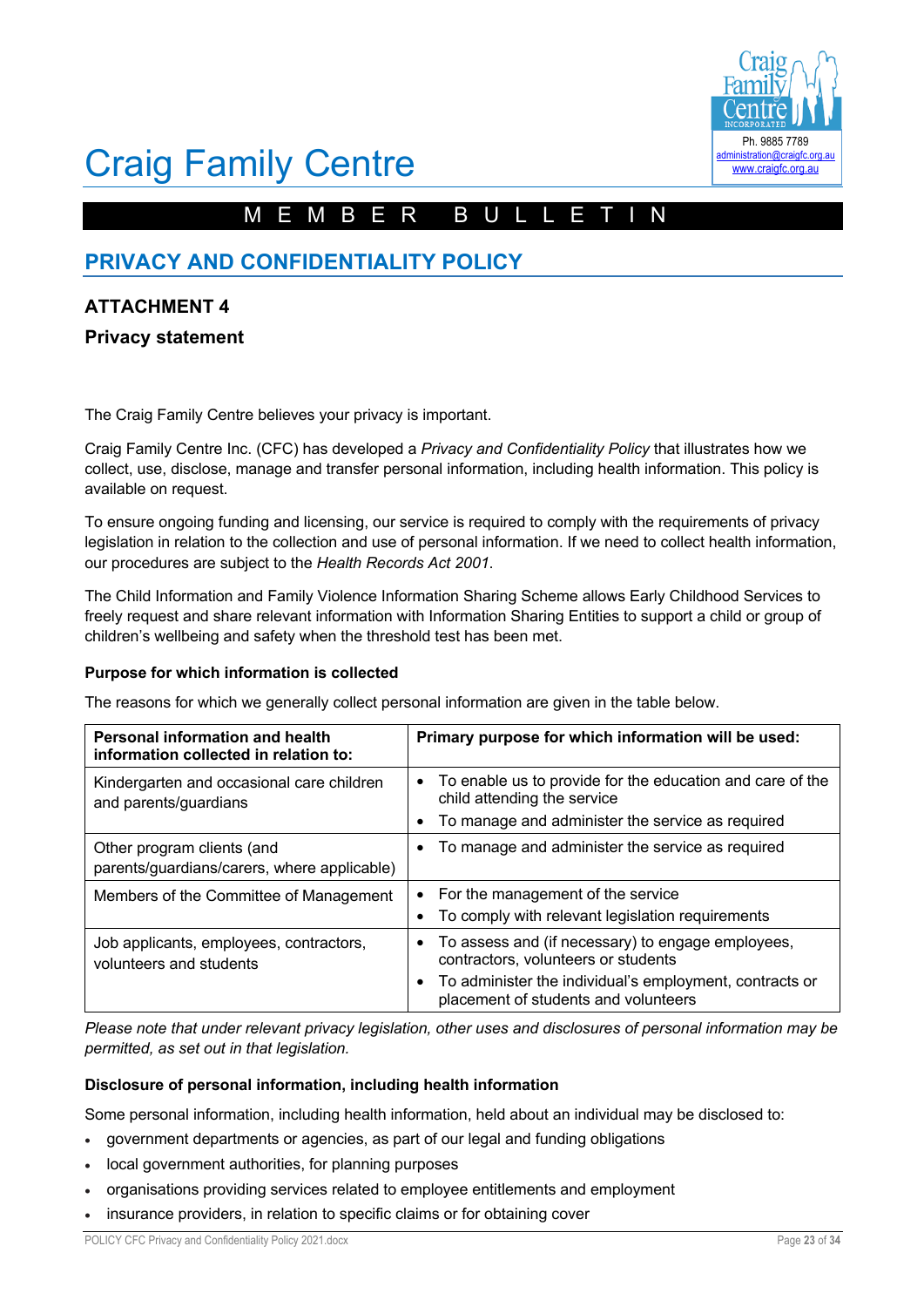- law enforcement agencies
- health organisations and/or families in circumstances where the person requires urgent medical assistance and is incapable of giving permission
- anyone to whom the individual authorises us to disclose information.
- information sharing entities to support a child and a group of children's wellbeing and safety.

# **Laws that require us to collect specific information**

The *Education and Care Services National Law Act 2010* and the *Education and Care Services National Regulations 2011*, *Associations Incorporation Reform Act 2012 (Vic)* and employment-related laws and agreements require us to collect specific information about individuals from time-to-time. Failure to provide the required information could affect:

- a person's enrolment at CFC
- a person's employment with CFC
- the ability to function as an incorporated association.

### **Access to information**

Individuals about whom we hold personal or health information are able to gain access to this information in accordance with applicable legislation. The procedure for doing this is set out in our *Privacy and Confidentiality Policy*, which is available on request.

For information on the *Privacy and Confidentiality Policy*, please refer to the copy available at reception or contact the CFC Executive Director.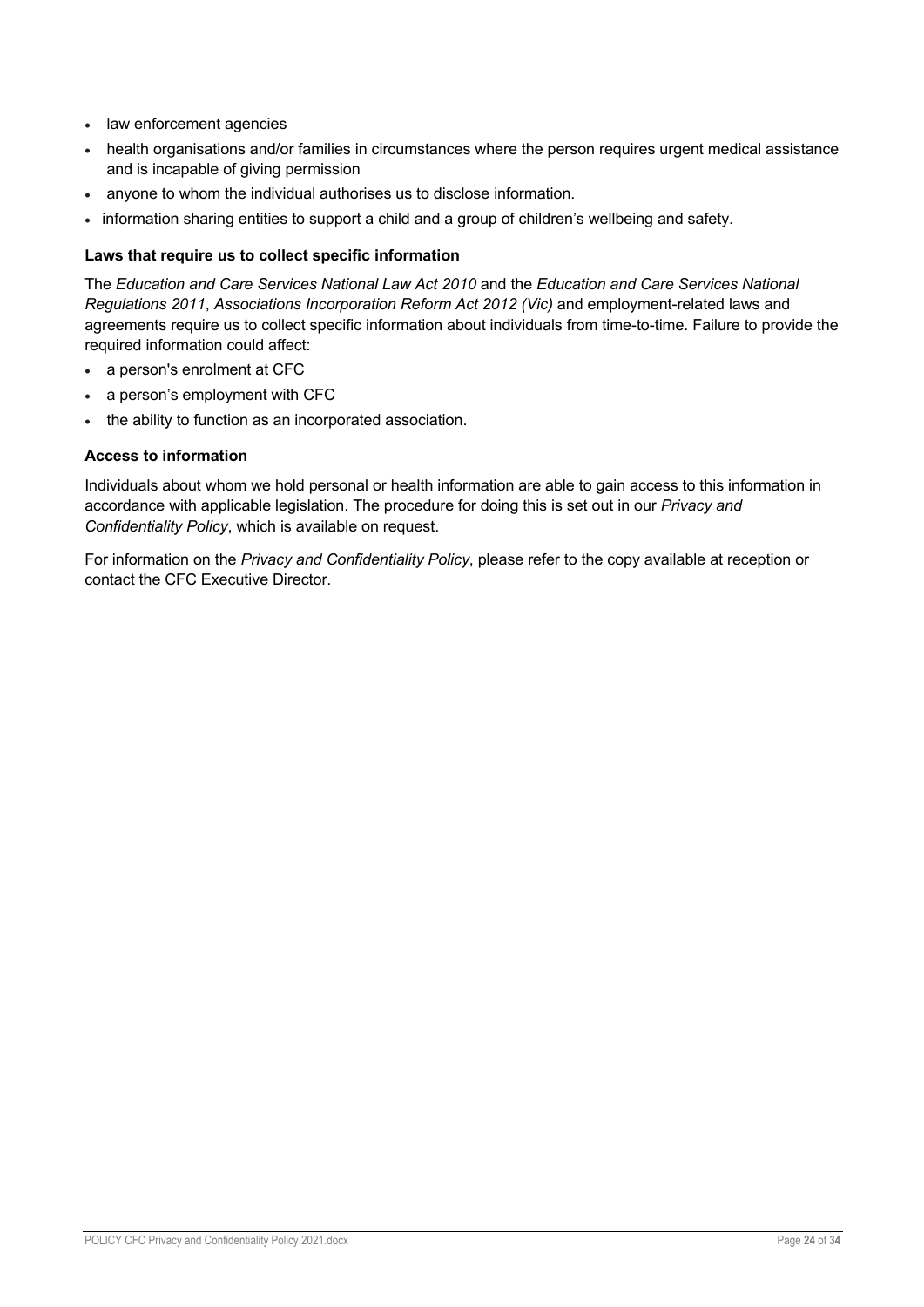

# Craig Family Centre

# MEMBER RECORD

# **PRIVACY AND CONFIDENTIALITY POLICY**

# **ATTACHMENT 5**

# **Permission form for photographs and videos**

**Executive Director Craig Family Centre (CFC) 7 Samarinda Avenue ASHBURTON VIC 3147**

Dear CFC Member,

Please read, complete, and submit this form with your membership application.

Re*: Privacy and Confidentiality Policy*

#### **Background information**

Photographs and videos are classified as 'personal information' under the *Privacy and Data Protection Act 2014.*

The purpose of this permission form is to:

- notify clients and parents/guardians/carers as to who will be permitted to take photographs/videos, where these will be taken and how they will be used.
- comply with the privacy legislation in relation to all photographs/videos taken at Craig Family Centre (CFC), whether by the approved provider, nominated supervisor, persons in day to day charge, early childhood teachers, educators, staff, parents/guardians/carers, volunteers or students on placement
- enable photographs/videos of clients (including children) to be taken as part of CFC programs, whether group photos, videos or photos at special events and excursions etc.

### **Photographs/videos taken by staff**

Staff at the service may take photographs/videos of clients as part of the program. These may be displayed at the service, on the CFC website/social media platforms or placed in the service's publications or promotional material to facilitate staff professional development, to promote the service, or for any other purpose aligned to the service's business operations. Some staff may use learning journals or curriculum documentation in which photographs are included, which may be displayed onsite and/or emailed and/or given in paper form to families in the group.

When the photographs/videos are no longer being used, CFC will destroy them if they are no longer required, or otherwise store them securely at the service. It is important to note that while the service can nominate the use and disposal of photographs they organise, CFC has no control over those photographs taken by parents/guardians/carers of children attending the service program or activity.

### **Group photographs/videos taken by parents/guardians/carers**

Parents/guardians/carers may take group photographs/videos of their own child/children at special service events such as birthdays, concerts, excursions and other activities. Parents/guardians/carers must ensure that where the photographs/videos include other children and/or clients at the service they are sensitive to and respectful of the privacy of those clients and families in using and disposing of the photographs/videos.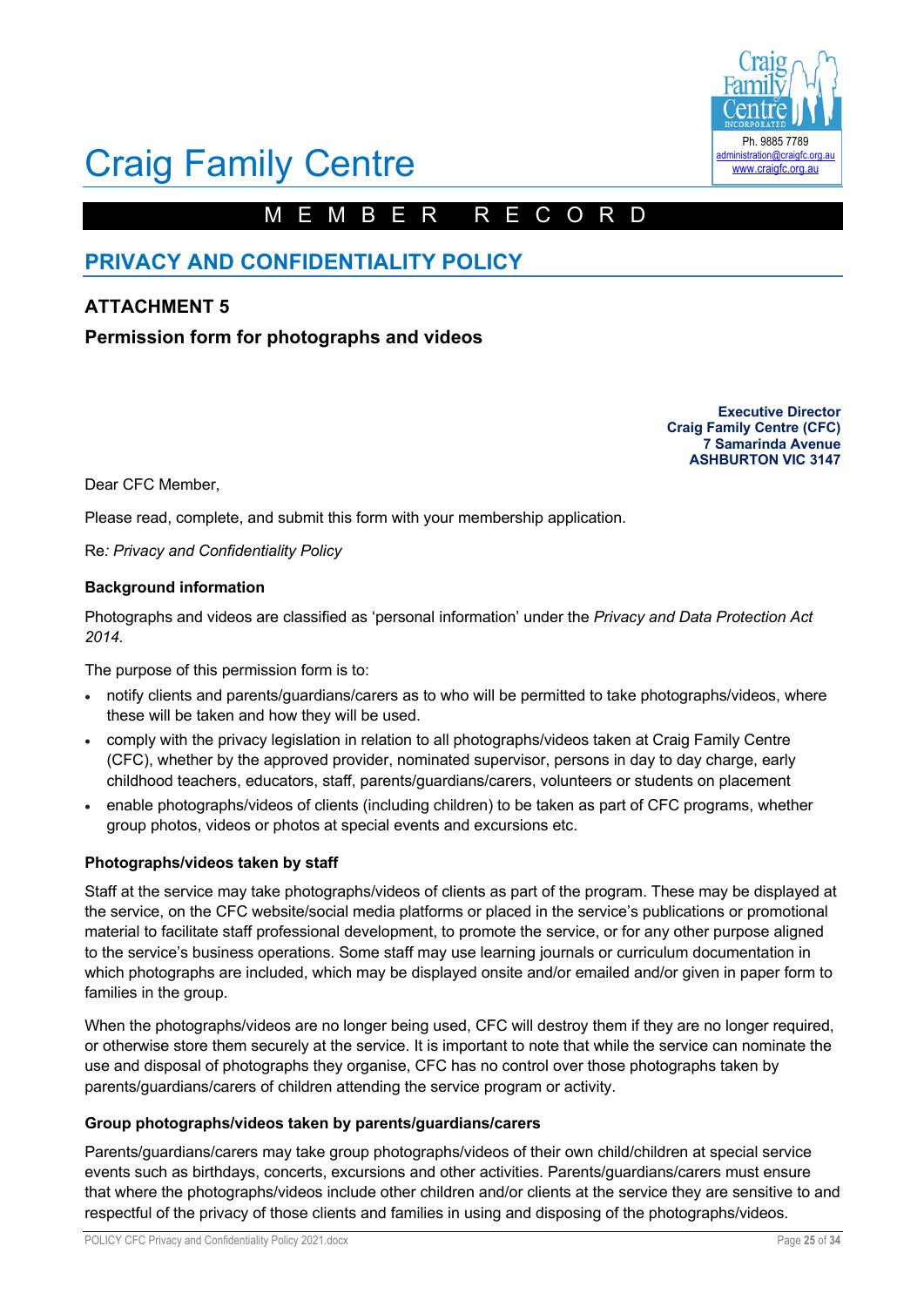## **Photographs taken by a photographer engaged by CFC**

A photographer may be engaged by CFC to take individual and/or group photographs of children and/or other clients. Information will be provided in written form prior to the event and will include the date and the photographer's details.

#### **Photographs/videos for use in newspapers, CFC website and other external publications**

The permission will, on every occasion, be obtained prior to a client's photograph being taken to appear in any newspaper/media or external publication, CFC publications, social media, and website.

#### **Photographs/videos taken by students on placement**

Students at the service may take photographs/videos of clients as part of their placement requirements.

#### **Aboriginal and Torres Strait Islander people**

For individuals that disclose below (optional) that they are of Aboriginal and Torres Strait Islander descent, CFC will take reasonable steps to prevent your image appearing on materials after your death.

I am of Aboriginal or Torres Strait Islander origin? (tick if applicable)  $\Box$ 

#### **Access to photographs/videos**

 $\mathcal{L}_\text{max}$  , and the set of the set of the set of the set of the set of the set of the set of the set of the set of the set of the set of the set of the set of the set of the set of the set of the set of the set of the

Access to any photographs or videos, like other personal information, is set out in CFC's *Privacy and Confidentiality Policy*, which is displayed at the service and available on request.

#### **Confirmation of consent**

I consent/do not consent to the arrangements for the use of photographs and/or videos, as stated in this permission form.

| Name                                       |                       |
|--------------------------------------------|-----------------------|
| Signature                                  | Date                  |
| If signing on behalf of a client or child: |                       |
| Parent's/guardian/carer's name             | Client's/child's name |
| Signature (parent/guardian/carer)          | Date                  |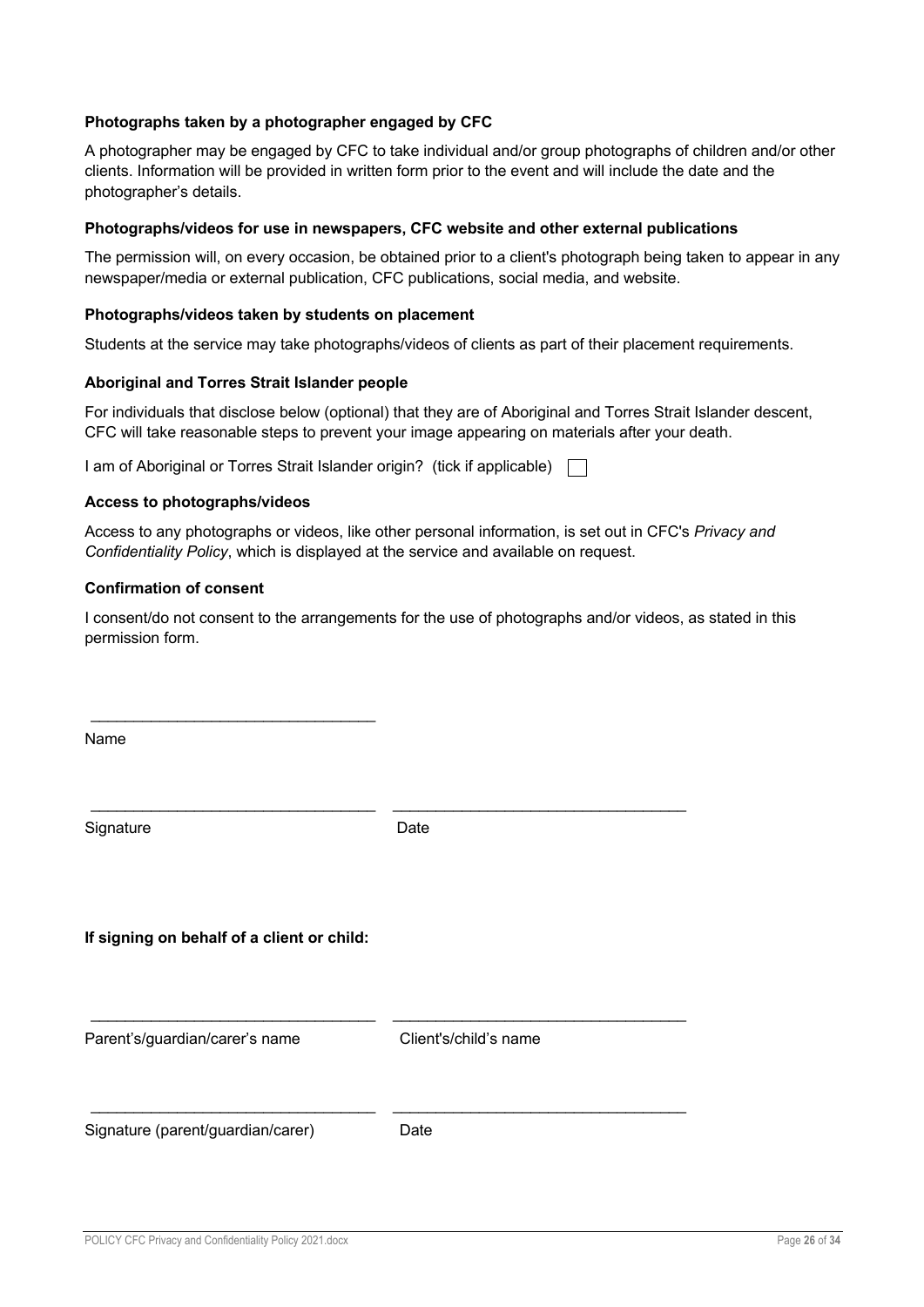

# Craig Family Centre

# MEMBER RECORD

# **PRIVACY AND CONFIDENTIALITY POLICY**

# **ATTACHMENT 6**

**Special permission notice for publications/media**

**Executive Director Craig Family Centre (CFC) 7 Samarinda Avenue ASHBURTON VIC 3147**

[Date]

Dear CFC Member,

Parent/guardian consent is required for the of photographs, digital recordings, film or video footage of children in media, newspapers and publications, including service publications, websites and social media outlets.

The purpose of this letter is to obtain permission for you/ your child to be photographed or filmed by"[insert name of the organisation/individual taking the photograph or filming]" and for you/your child's photograph, digital recording, film or video footage to appear in:

[insert name of the newspaper, publication (including the service's publication)or media outlet where it will be displayed].

\_\_\_\_\_\_\_\_\_\_\_\_\_\_\_\_\_\_\_\_\_\_\_\_\_\_\_\_\_\_\_\_\_\_\_\_\_ \_\_\_\_\_\_\_\_\_\_\_\_\_\_\_\_\_\_\_\_\_\_\_\_\_\_\_\_

I, \_\_\_\_\_\_\_\_\_\_\_\_\_\_\_\_\_\_\_\_\_\_\_\_\_\_\_\_\_\_\_\_\_\_\_\_\_\_\_\_\_\_\_ , consent/do not consent to

(if on behalf of) my child (name of child)

being photographed or filmed by *[insert name of the organisation/individual taking the* photograph or filming the child]and for my/ my child's photograph, digital recording, film or video footage to appear in the following publication and/or media outlet: [insert name of the newspaper, publication (includingtheservice'spublication) or media outletwhere it will be displayed].

Signature Date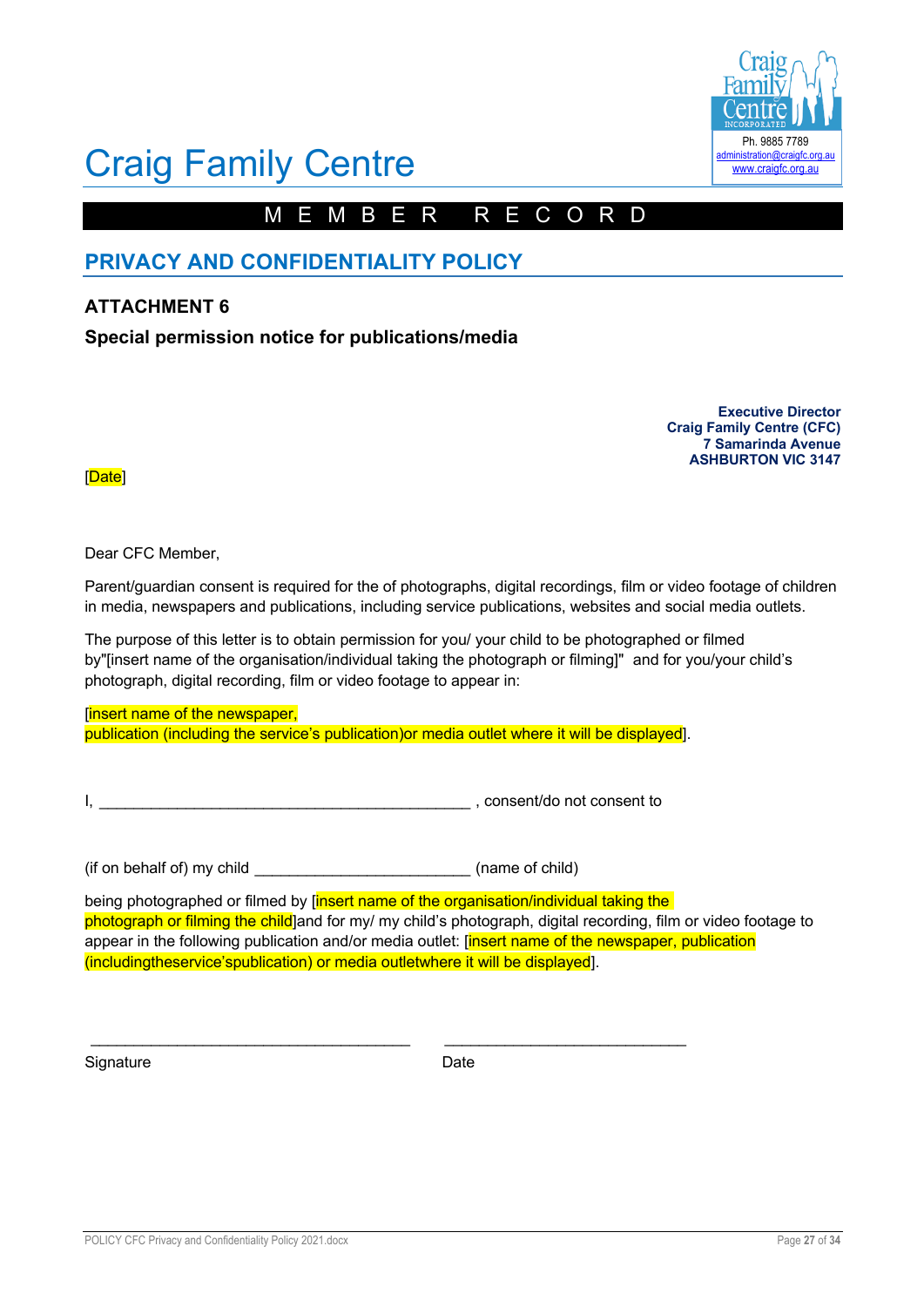# **ATTACHMENT 7 Sharing information under the CISS AND FVISS**

This attachment has been developed based on the Information Sharing and Family Violence Reforms Contextualised Guidance: For centre-based education and care services; government, Catholic and independent schools; system and statutory bodies; and education health, wellbeing and inclusion workforces, April 2021.

### **Applying the threshold test**

Before sharing information with other Information Sharing Entities (ISE)'s the threshold test requirements must be meet.

The requirements for sharing are different depending on the purpose of the sharing, if sharing for both purposes (Child Wellbeing or Safety and/or Family Violence), you must meet the requirements of each of the schemes.

Although child wellbeing and safety takes precedence over an individual's privacy, privacy must still be protected through careful and selective information sharing.

### **Threshold requirements for the Child Information Sharing Scheme:**

| The information sharing entity is requesting or disclosing confidential information about any person<br>for the purpose of promoting the wellbeing or safety of a child or group of children; and                                                                                                              |
|----------------------------------------------------------------------------------------------------------------------------------------------------------------------------------------------------------------------------------------------------------------------------------------------------------------|
| The disclosing information sharing entity reasonably believes that sharing the confidential<br>information may assist the receiving information sharing entity to carry out one or more of the<br>following activities:<br>• make a decision, an assessment or a plan relating to a child or group of children |
| initiate or conduct an investigation relating to a child or group of children                                                                                                                                                                                                                                  |
| provide a service relating to a child or group of children                                                                                                                                                                                                                                                     |
| manage any risk to a child or group of children; and                                                                                                                                                                                                                                                           |
| The information being disclosed or requested is not known to be 'excluded information' under Part<br>6Aof the Child Wellbeing and Safety Act (and is not restricted from sharing by another law),<br>information that could:                                                                                   |
| endanger a person's life or result in physical injury                                                                                                                                                                                                                                                          |
| prejudice a police investigation or interfere with the enforcement or administration of the law;<br>prejudice a coronial inquest; prejudice a fair trial of a person                                                                                                                                           |
| be legally privileged                                                                                                                                                                                                                                                                                          |
| • reveal a confidential police source                                                                                                                                                                                                                                                                          |
| • contravene a court order                                                                                                                                                                                                                                                                                     |
| be contrary to the public interest                                                                                                                                                                                                                                                                             |
| • information sharing would contravene another law.                                                                                                                                                                                                                                                            |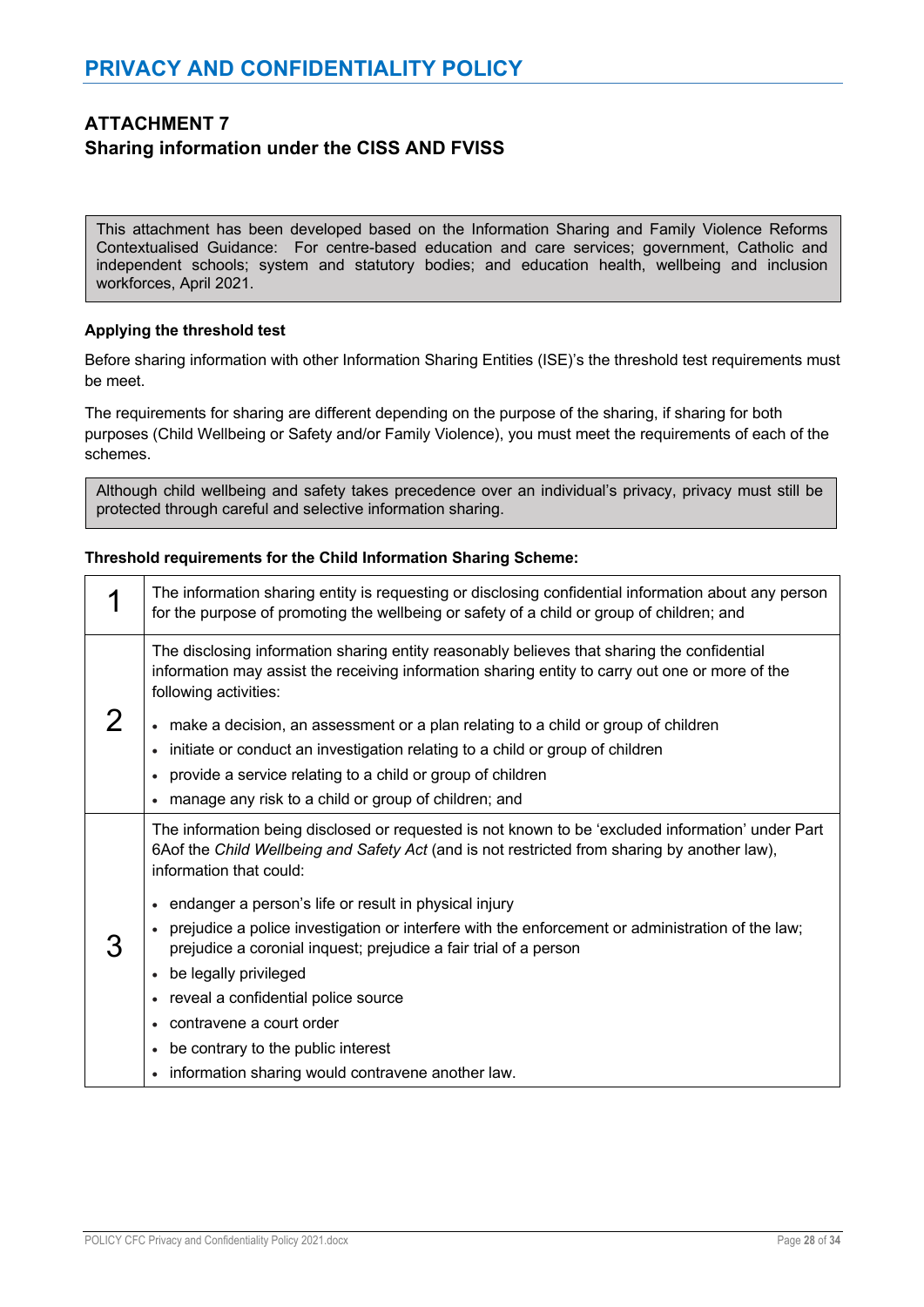| Threshold requirements for the Family Violence Information Sharing Scheme: |  |  |  |  |
|----------------------------------------------------------------------------|--|--|--|--|
|                                                                            |  |  |  |  |

| The purpose of sharing is to assess family violence risk OR protect victim survivors from family<br>violence risk.                                                                                                                                                            |
|-------------------------------------------------------------------------------------------------------------------------------------------------------------------------------------------------------------------------------------------------------------------------------|
| There are two purposes for which information can be shared between ISEs:                                                                                                                                                                                                      |
| • Family violence assessment purpose: the purpose of establishing or assessing the risk of a<br>person committing family violence or being the subject of family violence. This would include:<br>- establishing family violence risk                                         |
| - assessing the risk to the victim survivor                                                                                                                                                                                                                                   |
|                                                                                                                                                                                                                                                                               |
| - correctly identifying the perpetrator.                                                                                                                                                                                                                                      |
| Family violence protection purpose: once family violence risk is established, to manage the risk<br>to the victim survivor. This includes information sharing to support ongoing risk assessment.                                                                             |
| The applicable consent requirements are met.                                                                                                                                                                                                                                  |
| Is the consent required when a child is at risk of family violence?                                                                                                                                                                                                           |
| • Consent is not required from any person to share information relevant to assessing or managing<br>family violence risk to a child. However, you should seek the views of the child and non-violent<br>family members where it is safe, reasonable and appropriate to do so. |
| • Where a child is 18 years of age or older, they are an adult and so you may need their consent<br>to share their information, or the information of third parties, unless you can legally share under<br>existing privacy laws or when there is a child at risk.            |
| In situations where an adolescent is using family violence against an adult family member, you<br>may need the consent of the adult victim survivor to share their information.                                                                                               |
| The information is not excluded information.                                                                                                                                                                                                                                  |
| Excluded information is information that could:                                                                                                                                                                                                                               |
| • endanger a person's life or result in physical injury                                                                                                                                                                                                                       |
| • prejudice a police investigation or interfere with the enforcement or administration of the law;<br>prejudice a coronial inquest; prejudice a fair trail of a person be legally privileged                                                                                  |
| • reveal a confidential police source                                                                                                                                                                                                                                         |
| contravene a court order                                                                                                                                                                                                                                                      |
| be contrary to the public interest                                                                                                                                                                                                                                            |
| information sharing would contravene another law.                                                                                                                                                                                                                             |

# **Making a request to another Information Sharing Entity**

Before disclosing information under the Child Information Sharing and Family Violence Information Sharing Scheme, it is important that information sharing entities take reasonable care to verify the identity of the professional or service and ensure that they are an information sharing entity.

- The ISE list is a searchable database that can be used to identity organisation and services prescribed under the CISS and FIVSS
- Before making a request, check to see if the organisation is a prescribed entity via the Access the ISE list: https://iselist.www.vic.gov.au/ise/list/
- Refer to Information Sharing Entity List Uses Guide on how to navigate the database.
- ISE's should respond to requests for information in a timely manner, including when they are declining to provide information in response to the request.
- If an ISE is declining a request from another ISE, they are required to provide written reasons for doing so.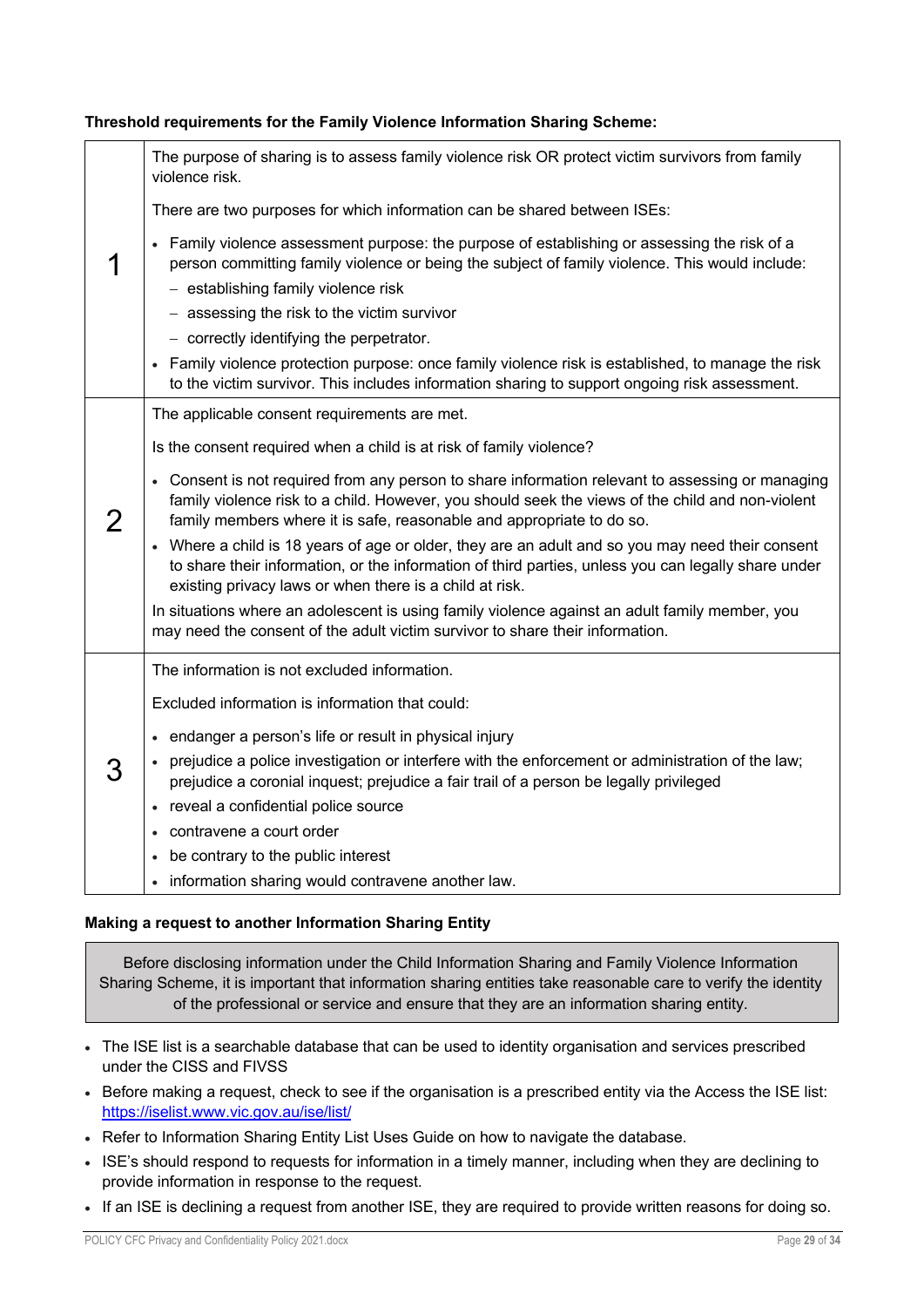### **Making a request or receiving a request under the Child Information Sharing Scheme**

An ISE may request information when it meets the first and third parts of the threshold. That is, the information being requested is:

- to promote the wellbeing or safety of a child or group of children
- not excluded information under the Child Information Sharing Scheme to their knowledge.

ISE should use professional judgement to decide which organisation or service to request information from, taking into account the following:

- the activity the requesting information sharing entity is seeking to undertake and the type of information that may assist them
- the roles and responsibilities of other information sharing entities and the information they are likely to hold
- the currency and relevance of the information other information sharing entities are likely to hold.

The ISE requesting the information should provide sufficient detail to enable the responding ISE to make a decision about whether all three parts of the threshold have been met, in order to assist them to:

- identify relevant information to respond to the request
- form an opinion about whether the information may be disclosed under the CISS (whether the disclosure meets the threshold).

When making a request, an ISE may disclose any confidential information that may assist the responding ISE to:

- identify the information they hold that is relevant to the request
- form an opinion on whether the information may be disclosed under the scheme.

If the legal requirements (or threshold) of the scheme are met, an ISE:

- **may** make requests for information to another ISE
- **must** disclose relevant information to another ISE, if requested
- **may** disclose information voluntarily (proactively) to other ISE's

ISE's will use their expertise and exercise their professional judgement to identify:

- the range of needs and risks that impact on a child's life to inform a decision as to whether the threshold is met
- what and how much information to share
- who to share with to support improved service delivery and promote the wellbeing or safety of the child or children.

### **Making a request or receiving a request under the Family Violence Information Sharing Scheme**

Under Part 5A of the *Family Violence Protection Act 2008* (FVPA), ISEs may request or share information with other ISEs about a person that is relevant to assessing or managing a family violence risk. The information may relate to a victim survivor (adult or child), alleged perpetrator/perpetrator or third party.

Only information that is relevant to assessing or managing a risk of family violence can be shared under the Scheme. In determining what information is relevant, practitioners should use their professional judgement and refer to the Family Violence Policy.

Where an ISE receives a request, it must share that information, either verbally or in writing, provided that the information meets the requirements (the threshold) of the Scheme. The onus is on the ISE sharing information to ensure that they are disclosing information about a person in accordance with the law. There is no restriction on an ISE making a request.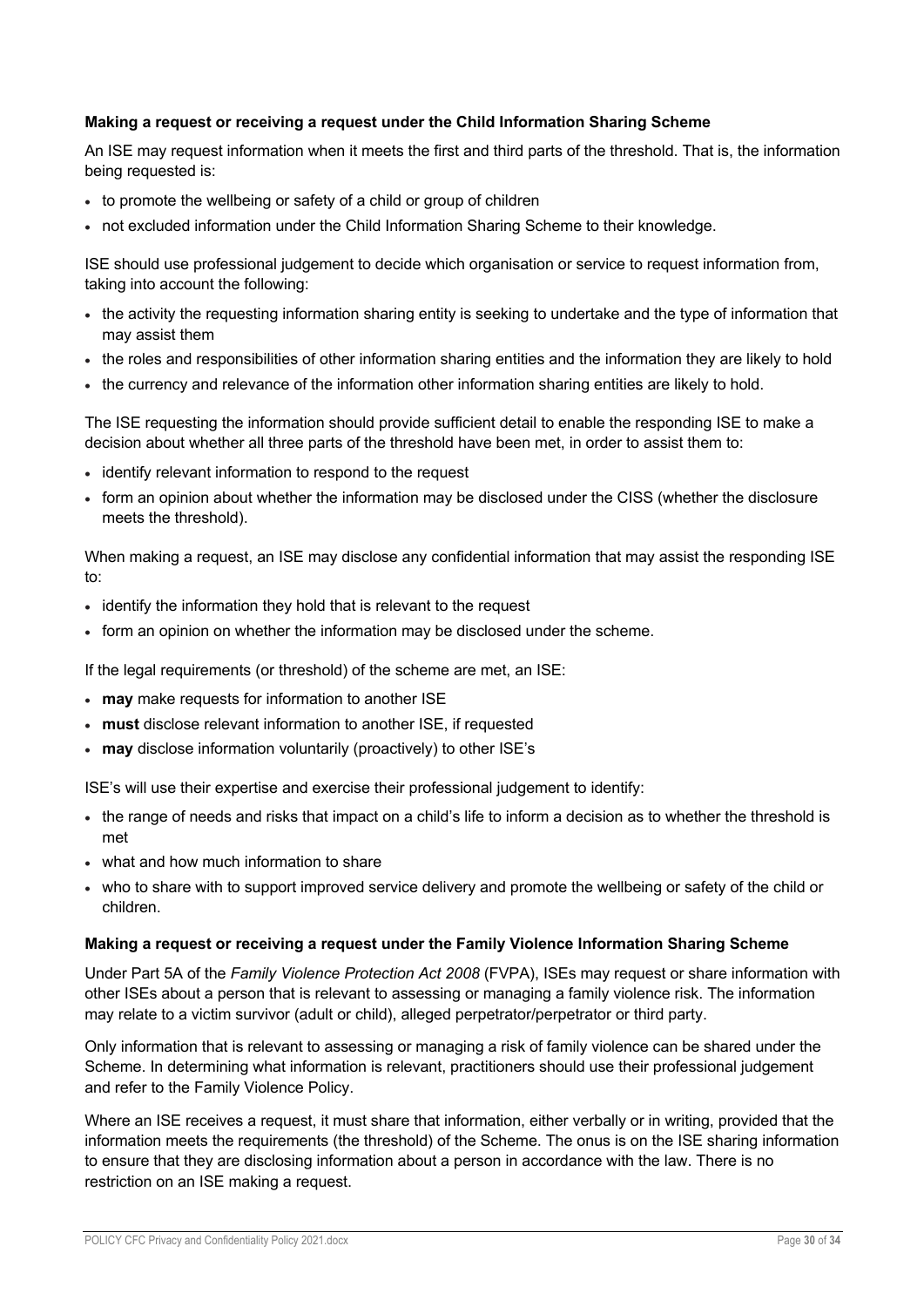If there is no existing relationship with the ISE the information is being requested from, verification may need to take place (e.g. by sending an email with the entity's official account).

There are **two purposes** for which ISEs can share information with each other under the FVPA, Part 5A:

a. for family violence assessment purposes

• Only prescribed risk assessment entities (RSE) (see *Definition*s) are entitled to make requests and receive information for a family violence assessment purpose, which focuses on identifying who the 'actual' perpetrator and victim survivor are and establishing the level of risk the perpetrator poses to the victim survivor.

## OR

b. for family violence protection purposes

• Any prescribed ISE is permitted to request and receive information for a family violence protection purpose. The focus at this stage is about managing the risk of the perpetrator committing family violence or the victim survivor being subjected to family violence. This could include information sharing as part of ongoing risk assessment.

Once it has been established which purpose the information is to be exchanged, ensure that:

- sufficient information is provided to the ISE to help them identify what information they hold that might be relevant and whether they should disclose that information.
- the purpose of the information is clearly identified and why it is believed the information is relevant
- precedence is given to a victim survivor's right to be safe from family violence when discussing relevant information.
- record keeping is completed, including the name of the service that was contacted, the name of the ISE and the information that was disclosed.
- any risk assessment or safety plan are documented, as a result of the information sharing.
- information is used only for a purpose permitted by law.
- if information request is refused, record this refusal in writing and keep this refusal on file.

### **Sharing information for risk assessment**

Once a reasonable belief has been established that family violence risk is present and the identity of the perpetrator or victim survivor/s are clear (e.g. the victim survivor has identified the perpetrator), this would enable any ISE to make referrals for specialist services or professionals to complete a comprehensive family violence risk assessment. Some of these specialist services are prescribed as Risk Assessment Entities (RAEs) (refer to Table 1).

ISEs can share relevant information proactively or on request with RAEs for risk assessment purposes. That is, in order to:

- confirm whether family violence is occurring
- enable RAEs to assess the level of risk the perpetrator poses to the victim survivor
- correctly identify the perpetrator who is using family violence.

Family violence risk assessment is an ongoing process and is required at different points in time from different service perspectives. Education and care services will have a role in working collaboratively with other services to contribute to ongoing risk assessment and management of family violence.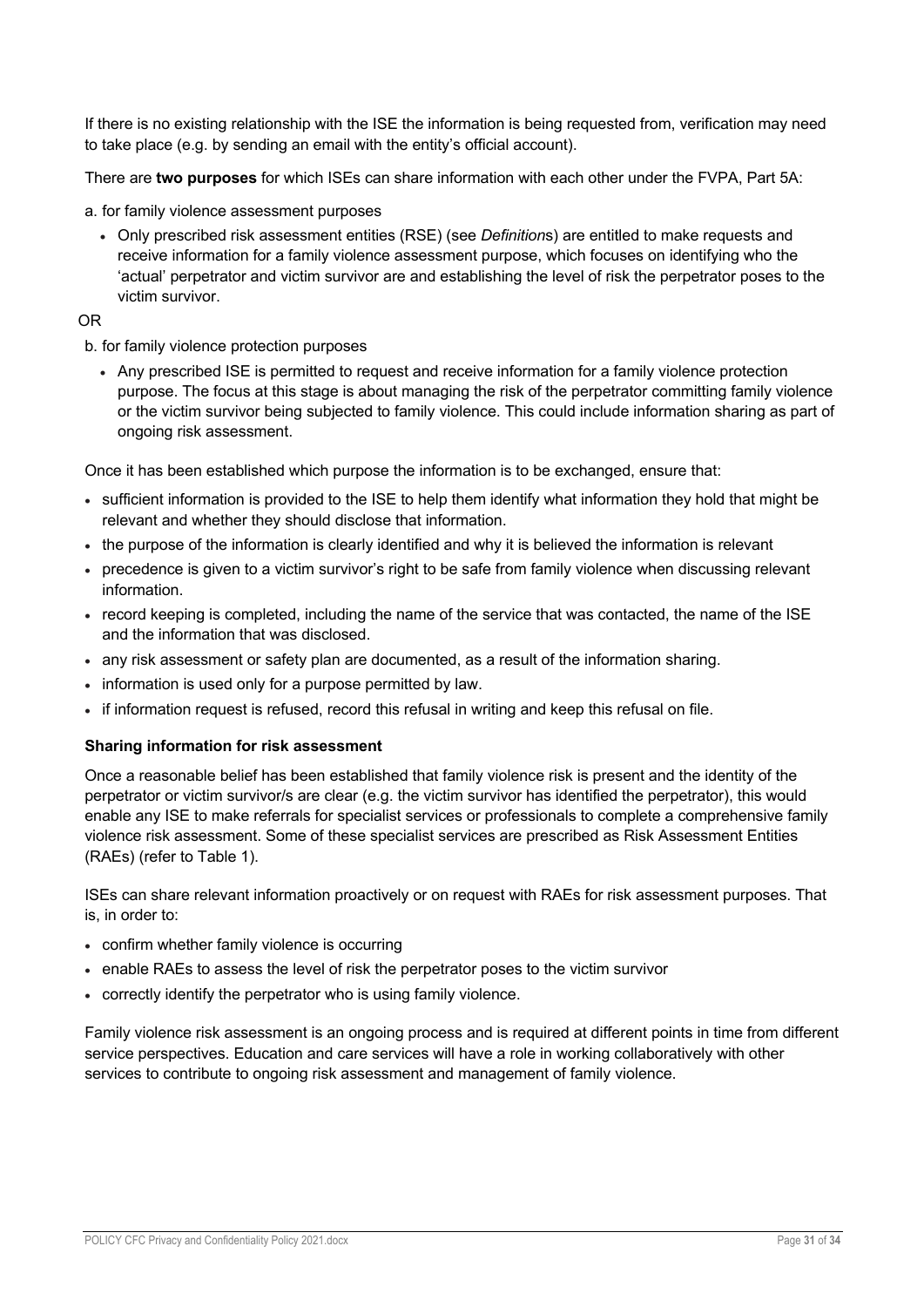

Figure 1: Overview of activities when sharing information for risk assessment

Victoria State Government, 2021. Information Sharing and Family Violence Reforms Contextualised Guidance. Melbourne, p.38.

ISEs can only share information with other ISEs that are not RAEs. Request information from RAEs once family violence risk is established and the identity of the perpetrator and victim survivors are known. This is to prevent sharing that might escalate risk to a child or family member.

#### **Sharing for risk management (protection):**

Once family violence is established, ISEs can share proactively with other ISEs and request information, including from RAEs, if they reasonably believe sharing is necessary to:

- remove, reduce or prevent family violence risk
- understand how risk is changing over time
- inform ongoing risk assessment.

This opens a two-way flow of information that enables ISEs to form a complete picture of risk and collaborate to support children and families experiencing family violence.



Figure 2: Overview of activities when sharing information for risk management (protection)

Victoria State Government, 2021. Information Sharing and Family Violence Reforms Contextualised Guidance. Melbourne, p.39.

When making a request, ensure you are speaking with someone suitably trained to use Part 5A of the Family Violence Protection Act 2008 (FVPA).

#### **Table 1**

| Information Sharing Entities that are also Risk Assessment Entities                                                                                                                                                                                                                                                                                                                        |                                                                                                                                                                                                                                                |  |  |  |
|--------------------------------------------------------------------------------------------------------------------------------------------------------------------------------------------------------------------------------------------------------------------------------------------------------------------------------------------------------------------------------------------|------------------------------------------------------------------------------------------------------------------------------------------------------------------------------------------------------------------------------------------------|--|--|--|
| • State-funded specialist family violence services<br>(including refuges, Men's Behaviour Change<br>Programs, family violence counselling and<br>therapeutic programs)<br>• Risk Assessment and Management Panel (RAMP)<br>members (including those services that would not<br>otherwise be prescribed but only when<br>participating in a RAMP)<br>• State-funded sexual assault services | • Child Protection<br>• Child FIRST services (excluding broader family<br>services)<br>• Victims Support Agency (including Victim<br>Assistance Programs and Victims of Crime<br>Helpline)<br>• Victoria Police<br>• The Orange Door services. |  |  |  |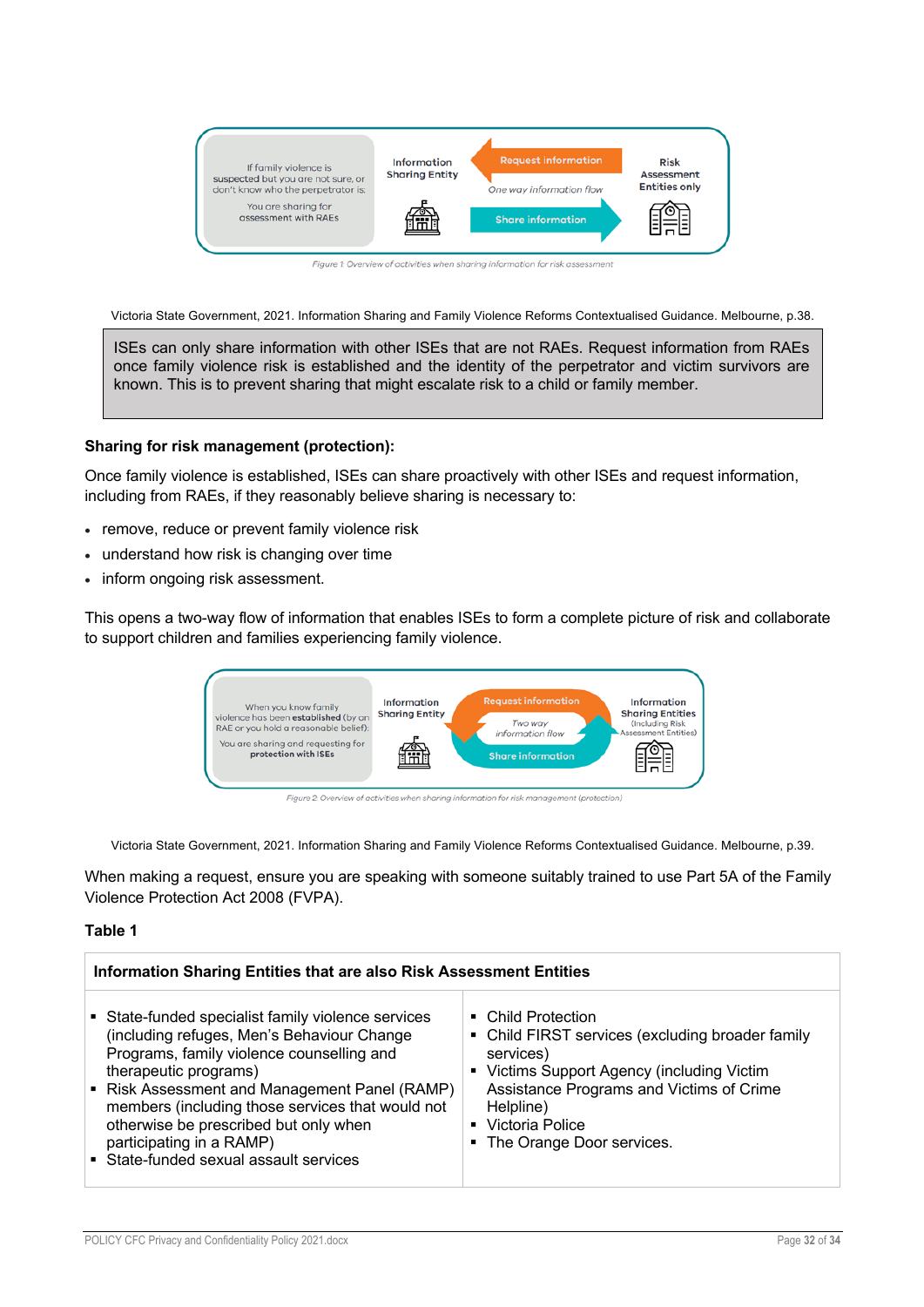## **Information Sharing Entities**

■ Magistrates' Court of Victoria officials § Children's Court of Victoria officials ■ Corrections Victoria and Corrections-funded services § Adult Parole Board § Youth Justice (including the Secretariat to the Youth Parole Board) and Youth Justice funded services ■ Multi-Agency Panels to Prevent Youth Offending ■ Justice Health and funded services § State-funded sexually abusive behaviour treatment services ■ State-funded perpetrator intervention trials ■ Registered community-based child and family services ■ Maternal and Child Health ■ Registered out of home care services § DHHS Housing § State-funded homelessness accommodation or homelessness support services providing access point, outreach or accommodation services § Designated mental health services ■ State-funded alcohol and other drug services **• Tenancy Advice and Advocacy Program** ■ State-funded financial counselling services ■ Commission for Children and Young People § Disability Services Commissioner.

#### **Record keeping**

ISEs have specific record keeping obligations under the FVISS and the CISS. ISEs can choose how they will meet their record keeping obligations, which might include written or online case notes, specific record keeping forms or IT solutions, and are in line with the *Privacy and Data Protection Act 2014* (Vic) and, where applicable, the Australia Privacy Principles obligations.

When an ISE receives a request to share information they must record:

- the ISE that requested the information
- the date of the request
- the information that was requested
- if refusing a request, the request and the reason why it was refused.

When an ISE shares information (either proactively or on request) they should:

- know and record what scheme they are sharing under (FVISS, CISS or both)
- know and record whom information is being shared about
- record how the threshold for sharing was met.
- relevant risk assessments or safety plans that have been prepared for a person at risk of family violence.

Documentation is also required if sharing about:

- adult victim survivors of family violence or third parties under FVISS (where a child is at risk)
- a child's parent under CISS
- child victim survivors of family violence
- any child in order to promote their wellbeing or safety.
- whether their views were sought about sharing their information
- if their views were not sought, record the reason why
- if they were informed that their information was shared
- whether information was shared with consent and whether the consent was written, verbal or implied
- if the information was shared without consent, record the reason why
- if the information was shared without consent, record if the person was informed that their information was shared without consent

Examples of record keeping forms can be found at: www.vic.gov.au/guides-templates-tools-for-informationsharing